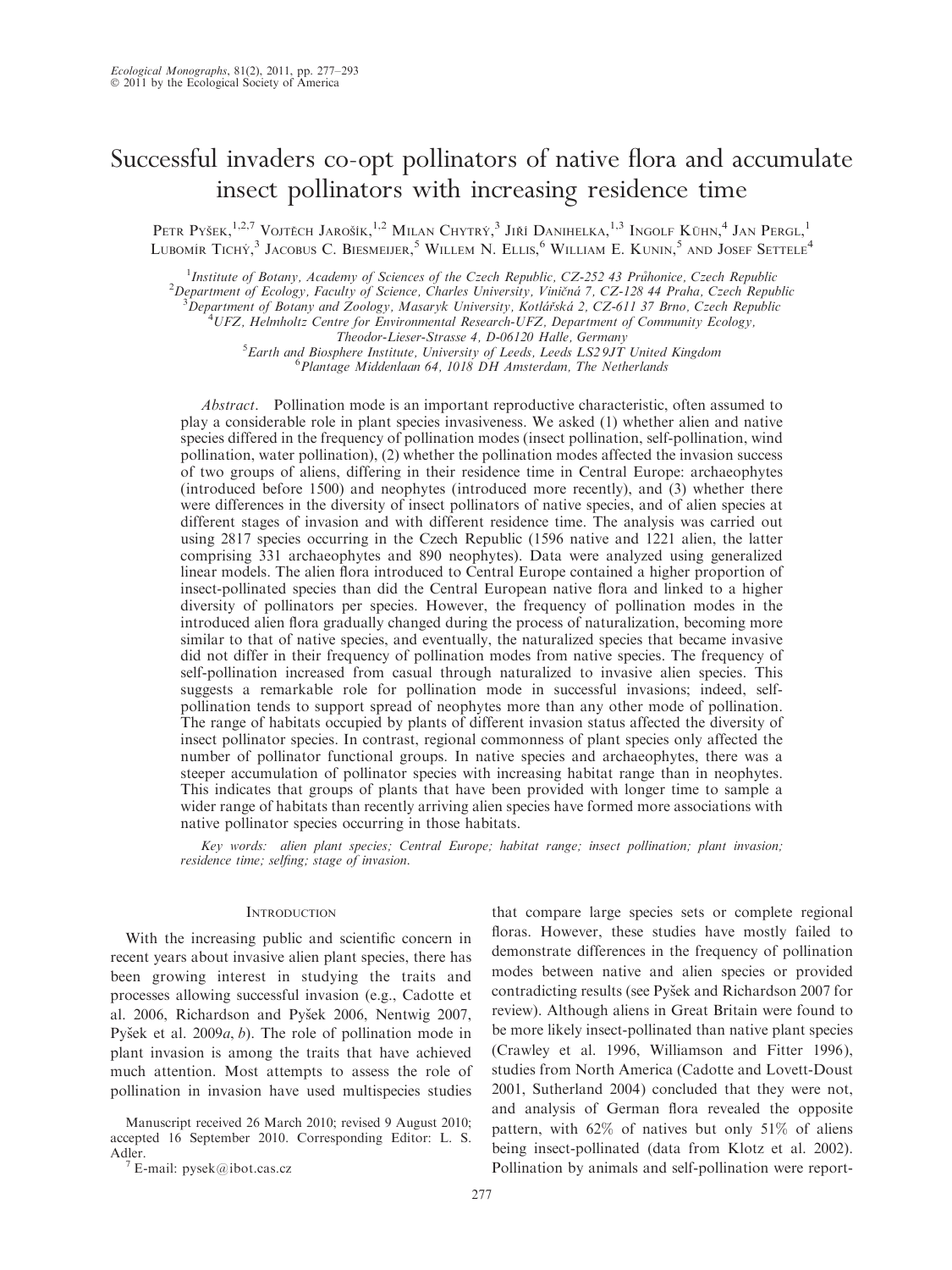ed to decrease the probability of becoming invasive among alien plants of seminatural habitats in Ireland where invasive plants were assumed to rely more often on abiotic modes of pollination such as wind and water (Milbau and Stout 2008). Generally, pollen vector had little value in explaining invasion success in comparisons among different invasion stages of alien plants (Lloret et al. 2005, Pyšek and Richardson 2007, Küster et al. 2008). However, European invaders in North America capable of autonomous seed production were more widely distributed (van Kleunen and Johnson 2007), and species of *Iridaceae* that possessed this trait were more likely to be invasive than those that did not (van Kleunen et al. 2008). In summary, the results are rather ambiguous, and our general understanding of how the mode of pollination and local pollinator community influences plant species establishment is still rather poor.

Arguably, some of the mixed messages coming from the literature could result from the fact that different processes affect different stages of the invasion. The failure to discriminate among alien species that are in different stages of their invasion can obscure the results (Pyšek et al. 2008, 2009 $a$ ). For example, as garden escapes are a major source of alien plants (Pyšek et al. 2002, Hanspach et al. 2008, Lambdon et al. 2008), species with showy flowers (and thus animal pollination) might be expected to be more likely introduced than those without showy flowers. Conversely, Baker's law (1955) suggests that, once introduced, establishment and spread should be more rapid in self-pollinating plants. Therefore, the role of pollination mode might be expected to shift between the early stage of invasion following introduction, when species occur as casuals and do not form self-sustaining populations (Richardson et al. 2000b), and in more advanced stages of the invasion process when rates of population spread become important.

The importance of mutualistic relationships for plant invasions has been recognized only recently (Richardson et al. 2000a, Morales and Aizen 2002, 2006, Traveset and Richardson 2006, Padrón et al. 2009), and it is becoming widely accepted that introduced alien species influence many ecosystem services, including pollination of plants by animals. Pollination systems face major anthropogenic impacts resulting from changing land use and habitat fragmentation (Steffan-Dewenter et al. 2001), changes in flower production and longevity due to elevated atmospheric carbon dioxide (Rusterholz and Erhardt 1998), disruption of seasonal timing of flowering and insect activity (Price and Waser 1998) as well as spatial mismatches due to climate change (Schweiger et al. 2008b), and introductions of alien species (Memmot and Waser 2002, Schweiger et al. 2010). Many newly introduced plant species need to forge mutualistic relationships in their new habitats before they can become successfully naturalized or invasive (Richardson et al. 2000a, Traveset and Richardson 2006). The relationship between alien plants invading a new region and local pollinators is among the most important mutualistic interactions; for most flowering plants, sufficient pollen availability through animal pollination is an essential process for the long-term persistence of populations because it affects seed production and genetic variability (Stanton et al. 1986, Larson and Barrett 2000, Ashman et al. 2004, Bjerknes et al. 2007). Nevertheless, invasive plants are often visited by different pollinators in invaded areas than the pollinators in their native range (Forster 1994, Stout et al. 2006), and these new pollinator interactions may differ in efficiency compared to those in the plant's native range (Bartomeus and Vila` 2009). Yet, pollen limitation in invasive plants seems to be rather rare and contextspecific (Parker 1997, Parker and Haubensak 2002, Liu et al. 2006). Recent reviews suggest that availability of pollinators in general does not represent an important constraint to successful invasion of alien plants because they are able to use services of local generalist pollinators (Richardson et al. 2000a, Traveset and Richardson 2006).

Examples from the literature indeed support the idea that successful invaders are able to co-opt the services of existing pollinators and successfully integrate into local pollination webs (Olesen et al. 2002, Lopezaraiza-Mikel et al. 2007, Aizen et al. 2008, Morales and Traveset 2008, Vila` et al. 2009). Many well-studied invasive species are reported to receive high numbers of flower visits by a diverse array of generalist pollinators (Bartomeus et al. 2008, Bartomeus and Vila` 2009). In principle, positive, negative, and neutral effects of alien plants on native plant–pollinator interactions and thus native plant pollination can be found (Bjerknes et al. 2007), and the direction of these effects can be density dependent. Morales and Traveset (2009) conducted a meta-analysis on 40 studies and showed that alien plant species can alter pollinator visitation and, in turn, the sexual reproduction of natives. They found an overall significantly negative effect of aliens on visitation to and reproduction of native co-flowering plant species; this effect was stronger at high relative abundances of alien plants. In particular studies, alien plant species were reported to attract native generalist pollinators and hence facilitate pollination of native plant species (Lopezaraiza-Mikel et al. 2007, Molina-Montenegro et al. 2008), but in some alien species such effect was only observed at low but not high densities (Muñoz and Cavieres 2008). However, more often alien plant species attract pollinators to the detriment of native plants and compete for pollinators with members of native floras either by reducing visitation rates to native plants (Brown and Mitchell 2001, Chittka and Schürkens 2001, Brown et al. 2002, Traveset and Richardson 2006, Sargent and Ackerly 2008, Morales and Traveset 2009) or by deposition of heterospecific pollen on native stigmas (Grabas and Laverty 1999, Bjerknes et al. 2007). In a study comparing plant-pollination networks in noninvaded plant communities with those invaded by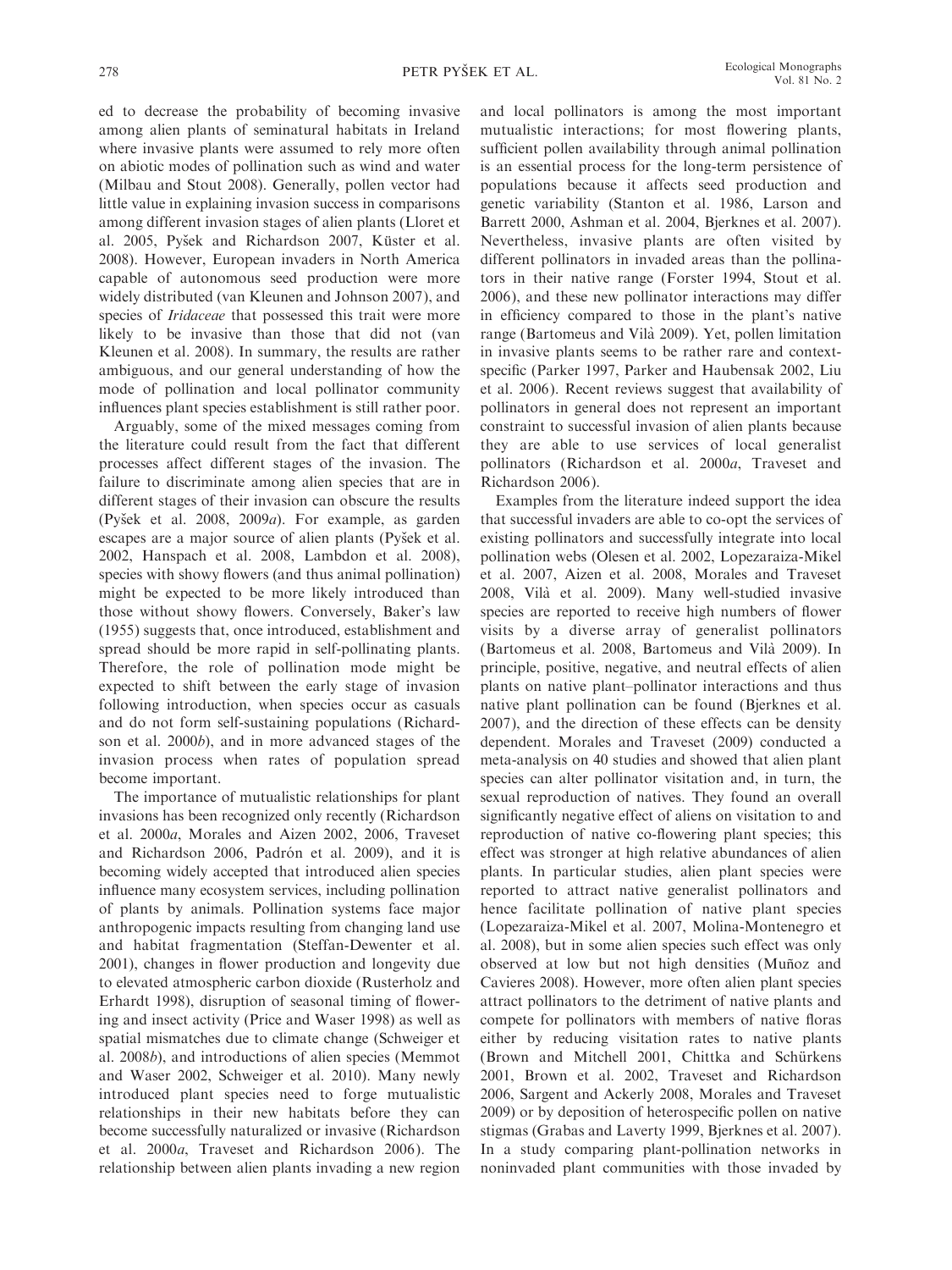2008).

al. (2009) found that some of the highly attractive invaders had higher visitation rates than had the native species in the same community, but the dominant role of these alien species over natives did not translate into overall changes in network properties. Therefore, although super-generalist alien plants can play a central role in the networks, the structure of the networks appeared to be very robust to the introduction of invasive plant species (Vilà et al. 2009).

The available knowledge on relationships between alien plants and native pollinators exclusively comes from case studies of individual invasive species and their interactions with co-occurring and/or congeneric native species (see Traveset and Richardson 2006, Sargent and Ackerly 2008 for reviews). This approach is fundamental because it allows experimental manipulation; but to obtain insights into the complex relationship between alien plants and pollinators, it is necessary to broaden the focus to include entire communities. This need is further enhanced by the fact that the impact of a single alien plant species may be less disruptive than that of alien species complexes acting synergistically (Simberloff 2006, Vila` et al. 2009). Few studies extended the scope of recent ''single-species'' studies by analyzing how assemblages of alien plant species integrate themselves into native flower visitation webs. Memmot and Waser (2002) used historical and recent records for 56 alien species in a plant community in the central United States to analyze the integration of alien plants into a native flower-pollination visitation web and found that flowers of alien species were visited by significantly fewer species of pollinating insects than those of native plants. Consequently, the web of interactions between flowers and visitors was less richly connected for alien than for native plants but aliens were well integrated into the native web. This integration implies both competitive and facilitative interactions between native and alien plants, mediated through insect visitors to flowers (Memmot and Waser 2002, Jakobsson et al. 2009). The seemingly contradictory result of this study and that of Vila` et al. (2009) on visitation rates to alien species points to the necessity of taking the invasion status of the species studied into account; highly invasive species occurring in high densities are likely to attract more pollinator visits than an ''average'' alien member of the local flora. This was clearly demonstrated by Aizen et al. (2008) who proposed a conceptual model portraying the invasion dynamics of a pollination web that accommodates these seemingly contradictory results. These authors showed that alien mutualists, especially when forming ''super-generalist'' complexes, can erode the structure of native webs, with consequences for species persistence. In their system, highly invaded webs exhibited weaker mutualism than less-invaded webs, as a result of a disproportionate increase in the importance and participation of alien species in the most asymmetric interactions. The integration of alien mutualists did not

An alternative approach is represented by multispecies studies that do not rely on primary data collected for a given purpose but compare complete alien and native floras of large regions (Pyšek and Richardson 2007). These studies have the potential for broader generalization but are, for obvious reasons, limited by the level of detail of the information available. As a consequence, such studies typically cannot assess the diversity of pollinator species associated with complete assemblages of native and alien plants in large regions, and the questions they raise are restricted to the comparison of pollination modes of alien and native plants, or of invasive and noninvasive aliens.

In this paper, we test for associations between pollination mode and alien population performance at a range of stages of invasion, using the well-documented flora of Central Europe as a testing ground. We further examine whether and to what extent alien plants successfully invading Central Europe co-opt the services of native pollinators by comparing frequencies of different pollination modes of alien plants with those of the temperate native flora. To get an insight into the temporal dynamics of this phenomenon, we also compared pollination mode frequencies of alien plant species occurring at different stages of the invasion process. The comparison of pollination modes of alien species with different invasion status can not only shed light on which pollination modes allow species to become invasive but also reflects the temporal phases of the invasion process, the progression from casual to naturalized to invasive stage as the species moves along the naturalization–invasion continuum (Richardson and Pyšek 2006). Typically, an alien species, after the introduction to a new region, occurs as a casual before it adapts to long-term climatic extremes and overcomes reproductive barriers; this is necessary for entering the naturalization stage, which precedes the stage of invasion (Richardson et al. 2000b). This has been illustrated in detail, for example, by the history of naturalization and invasion of Ambrosia artemisiifolia in Central Europe where, depending on local conditions, some populations are still in casual stage while others are naturalized or have started to invade (Essl et al. 2009). Woody plant species in Germany imported for cultivation displayed considerable time lags since introduction (Kowarik 1995). This is the time needed for a species to establish in the wild and provides additional support for the transition of particular alien species from one stage of invasion to the next. Therefore, although each invasion status group analyzed in this paper consists of different species, their sequence can be interpreted as a temporal one. In other words, invasive species in our data set were once naturalized species and they occurred in the naturalization stage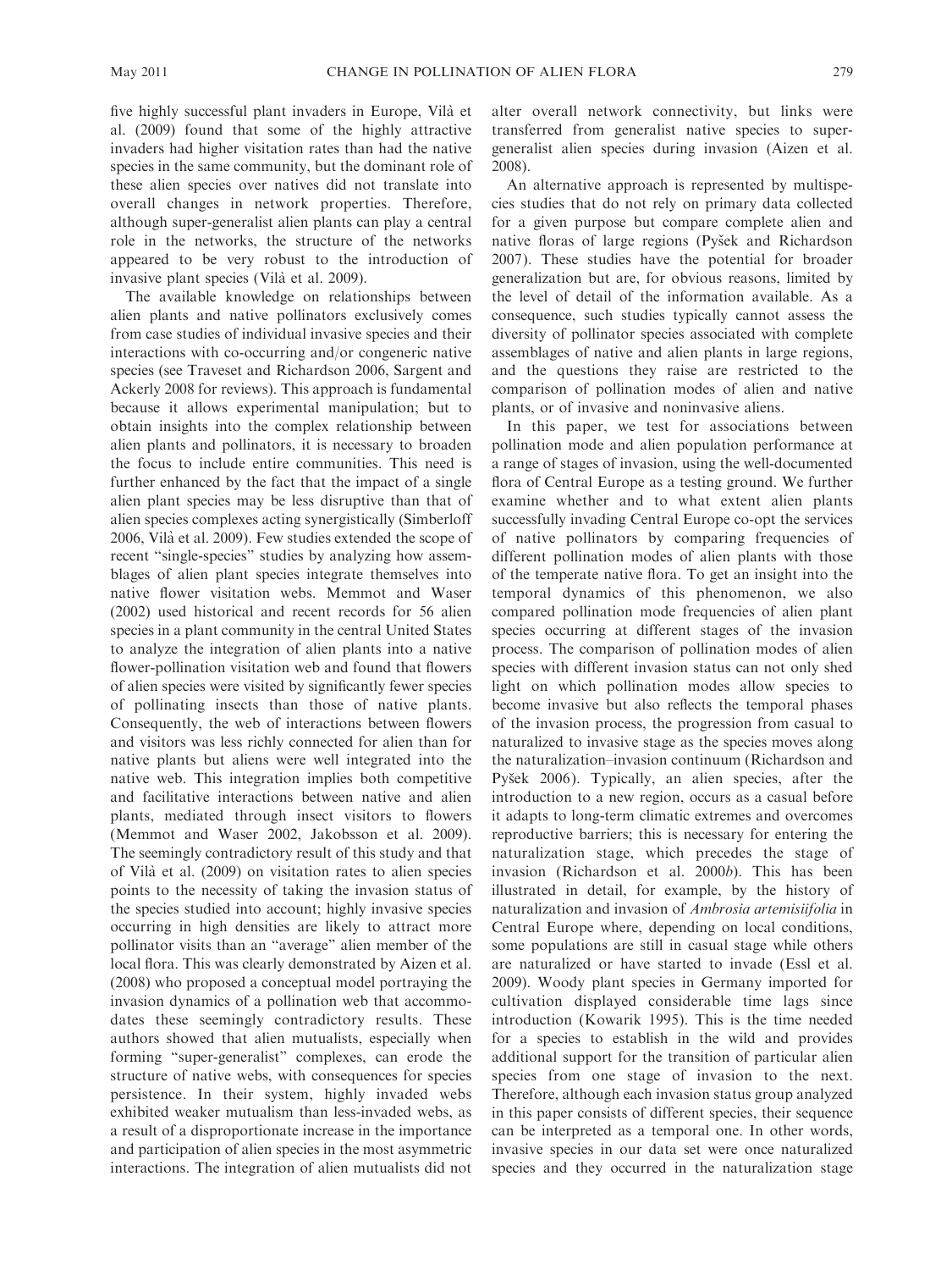under the same conditions of the Central-European landscape, with probably the same pool of native pollinators available. Hence there is a good reason to assume that they were utilizing comparable pollinator spectra to those used by species that are newly naturalized.

We asked whether (1) alien and native floras differ in the frequency of pollination modes, and (2) whether the pollination modes affect the invasion success of two groups of aliens, differing in their residence time in Central Europe: archaeophytes (historical invaders) and neophytes (modern invaders). Finally, by acquiring data on pollinating insects associated with both alien and native plant species of the Central-European flora, we aim at contributing toward bridging the gap between detailed single-species studies addressing issues of pollinator diversity, and multispecies studies restricted to evaluating the role of pollination modes. To provide an insight into this issue, we explore the group of insectpollinated plant species in our data set in detail, asking (3) whether there are differences in the diversity of pollinators of native species, and of alien species at different stages of invasion and with different residence time.

#### **METHODS**

## Plant species analyzed

The flora of the Czech Republic was analyzed, based on the working database CzechFlor held at the Institute of Botany, Průhonice, which was compiled using national floral works (Hejný and Slavík 1988–1992, Slavík 1995–2000, Kubát et al. 2002, Slavík and Štěpánková 2004) and literature with original data. This database contains information on over 4000 native and alien plant species, their distribution, habitats, biological traits, and for aliens, invasion status and history (see Pyšek et al. 2002 for details); additional data on species biological traits were taken from the German database BiolFlor (Klotz et al. 2002, Kühn et al. 2004). The data sources are representative not only for the Czech Republic but for wider Central Europe (Pyšek et al.  $2009a$ ).

From the database, 2817 species (1596 native and 1221 alien) with known modes of pollination were included in the analyses (Supplement). Aliens were classified, based on their residence time, as archaeophytes (introduced to the region studied from the beginning of Neolithic agriculture up to the year AD 1500; 331 species) and neophytes (introduced after AD 1500; 890 species), following Pyšek et al. (2002). Based on their invasion status, species in each group were classified as casuals (species that reproduce only occasionally in the wild, but do not form self-sustaining populations and persist for a longer time only due to repeated introductions), naturalized (species that reproduce consistently and form self-sustaining populations without direct intervention by humans), and invasive (species that produce reproductive offspring in very large numbers and at considerable distances from parent plants; see Richardson et al. 2000b, Pyšek et al. 2004a for definitions). Invasive plants are a subset of naturalized species, but in this paper the two groups are dealt with separately; hence the term ''naturalized'' here refers to naturalized but not invasive.

The analyses were thus performed on seven groups of plant species (hereafter referred to as ''plant status'') defined on the basis of origin, residence time, and invasion status: native; casual, naturalized, and invasive archaeophytes; and casual, naturalized, and invasive neophytes.

## Pollination and distributional data

For each species, the information on pollination mode was obtained from the CzechFlor database: insect pollination; self-pollination including geitonogamy, cleistogamy, and pseudocleistogamy; wind pollination; and water pollination (see Klotz et al. 2002 for definitions). These categories are not mutually exclusive and one species can have more than one pollination mode (Supplement).

In addition, details on pollinating insect species were found in the CrypTra database of biotic association of invertebrate fauna and vascular plants of northwestern Europe. This database includes  $\sim$ 39 000 records of visitation of plants by insects, extracted from  $\sim$ 1350 publications, and provides data on the association of  $\sim$ 2600 insect species and  $\sim$ 1300 plant species (see Ellis and Ellis-Adam 1993 for details). The information on the identity of their pollinators was available for 1051 plant species from our data set (644 native, 149 archaeophytes, and 258 neophytes) and included: (1) number of pollinator species as recorded on the given plant species in the CrypTra database; (2) number of functional groups of pollinators  $(n = 13:$  honey bees, bumble bees, short-tongued solitary bees, long-tongued solitary bees, hoverflies, bombylids, other flies, wasps including parasitic ones, beetles, butterflies, hawk moths, other moths, other insects) (Supplement).

Although the information on pollinators associated with plant species analyzed in our study was not derived directly from the focal region, its use is justified for two reasons. First, for floras most findings from Central Europe are also valid in more northerly and westerly located parts of the continent, e.g., the neighboring Germany and more distant UK; plant species widely distributed in the Czech Republic are also common in these countries (Pyšek et al.  $2009a$ ). Furthermore the ecological niches of plant species in Central and northwestern Europe are similar (Prinzing et al. 2001) and pollination types respond to similar environmental correlates (S. M. Bierman, G. Marion, R. Ohlemüller, and I. Kühn, *unpublished data*). Second, in this study we do not address species-specific relationships, but analyze the numbers of pollinators associated with plant species. In this regard, the use of the two data sets is justified by the assumption that a plant species pollinated by many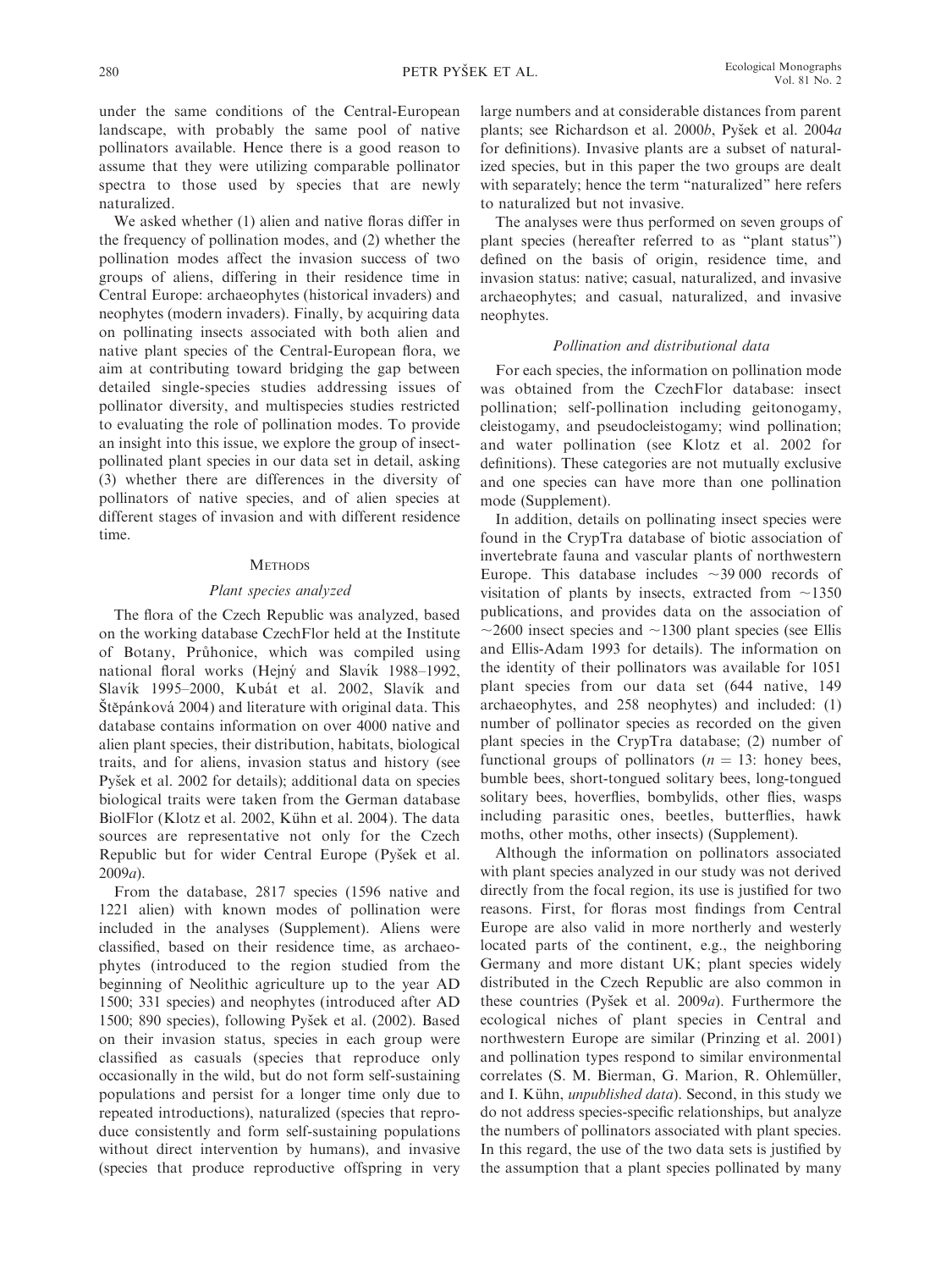

FIG. 1. Observed and expected frequencies of pollination modes for neophytes and archaeophytes; values above bars are counts (number of plant species). Expected frequencies are based on the observed values for native plants and significantly differ from the observed values, pooled across all pollination modes, for both neophytes and archaeophytes. Statistics are given in the Results: Pollination modes of alien and native species. Species using multiple pollination modes were assigned to each of them. Selfpollination includes geitonogamy, cleistogamy, and pseudocleistogamy. Pollination by water is omitted due to insufficient frequency for testing (expected value less than 5).

pollinators in northwestern Europe is also pollinated by many species in Central Europe. This can be assumed based on the fact that generalist pollinators in e.g., the UK are also generalist pollinators in Central Europe; for this correspondence there is a robust evidence for butterflies (compare Settele et al. 2009 with Thomas and Lewington 2010).

Distributional characteristics of plant species were related to the Czech Republic and included: (1) number of grid cells from which the species has been reported, based on the Central-European phytogeographical mapping grid (Schönfelder 1999) of  $10' \times 6'$  (minutes, longitude  $\times$  latitude), which at 50° N is 12.0  $\times$  11.1 km or 133.2  $km^2$  (mean 135.7; range 1–679; total number of grid cells 679); and (2) number of habitat types in which the species grows (mean 13.8; range 1–78; total number of habitat types 88; data from Sádlo et al. [2007]).

### Statistical analyses

Pollination modes of alien and native species.—Three questions were tested: (1) whether the frequency of the pollination modes of alien plants, regardless of their invasion status, are the same as those of native plants (Fig. 1); (2) whether the frequencies of the pollination modes of casual and naturalized neophytes are the same as those of invasive neophytes (Fig. 2); and (3) whether the frequencies of the pollination modes of invasive neophytes are the same as those of native plants (Fig. 3). All questions were examined based on a G statistic, following Sokal and Rohlf (1995:685–743). The first and second questions were analyzed by G tests for goodness of fit with expected frequencies based on the extrinsic hypothesis (Sokal and Rohlf 1995: Box 17.1). The third question was tested by  $G$  tests on contingency tables, using generalized linear models with log-link function and Poisson distribution of errors (e.g., Crawley 1993:231–237). Unlike in the test of the third hypothesis, which allows for low frequencies, only categories with sufficient frequencies for analyses with unequal expected frequencies (Sokal and Rohlf 1995:698–702) were used to test the first two hypotheses. Calculations were made in SPSS version 15 and S-Plus version 6.2.

Effect of the pollination mode on the number of grid cells occupied by plants.—To ascertain whether plants with different pollination modes differ in distribution, the numbers of grid cells occupied by native species, archaeophytes, and neophytes were compared for different pollination modes by two-way fixed-effects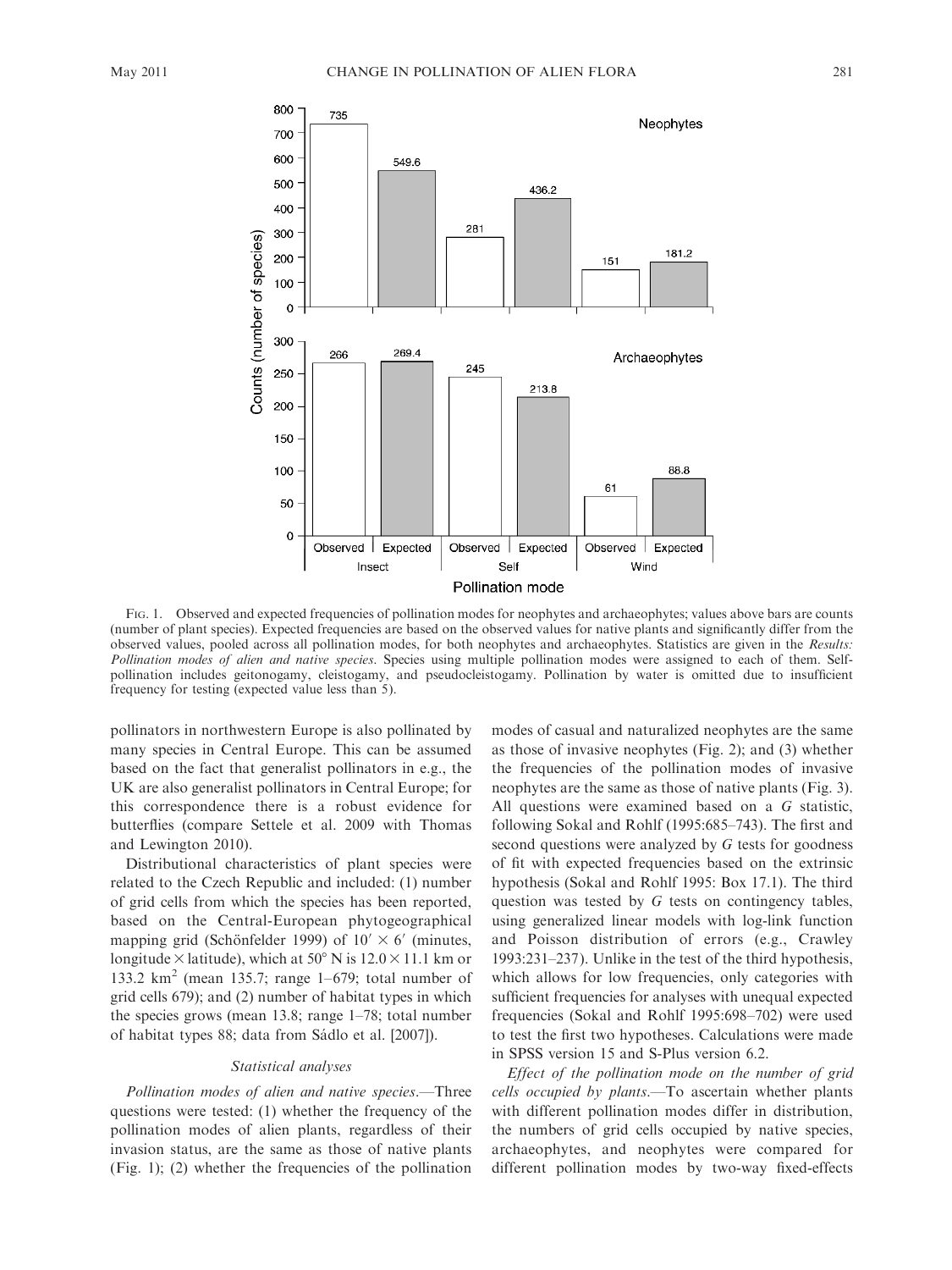

FIG. 2. Observed and expected frequencies of pollination modes for casual and naturalized neophytes. Expected frequencies are based on the observed values for invasive neophytes and significantly differ from the observed values both for casual and naturalized neophytes. Other details are as in Fig. 1.

ANOVA (Table 1). Casual species were excluded from the analysis, as they have much smaller and intrinsically more haphazard distributions compared to naturalized and invasive aliens and native plants. Differences in the number of grid cells occupied were tested in relation to the interaction between the previously defined three plant groups and their pollination modes. Because the interaction appeared significant, numbers of grid cells for individual modes of pollination were compared separately for native plants, archaeophytes, and neophytes by one-way ANOVAs (Table 2). Number of grid cells was ln-transformed before analyses to normalize the data (e.g., Sokal and Rohlf 1995), and the homogeneity of variance checked by Levene's test



FIG. 3. Observed and expected frequencies of pollination modes for invasive neophytes. Expected frequencies are based on the observed values for native species and do not differ significantly from the observed values. All pollination types are included, because the G test on the contingency table is not affected by small frequencies. Other details are as in Fig. 1.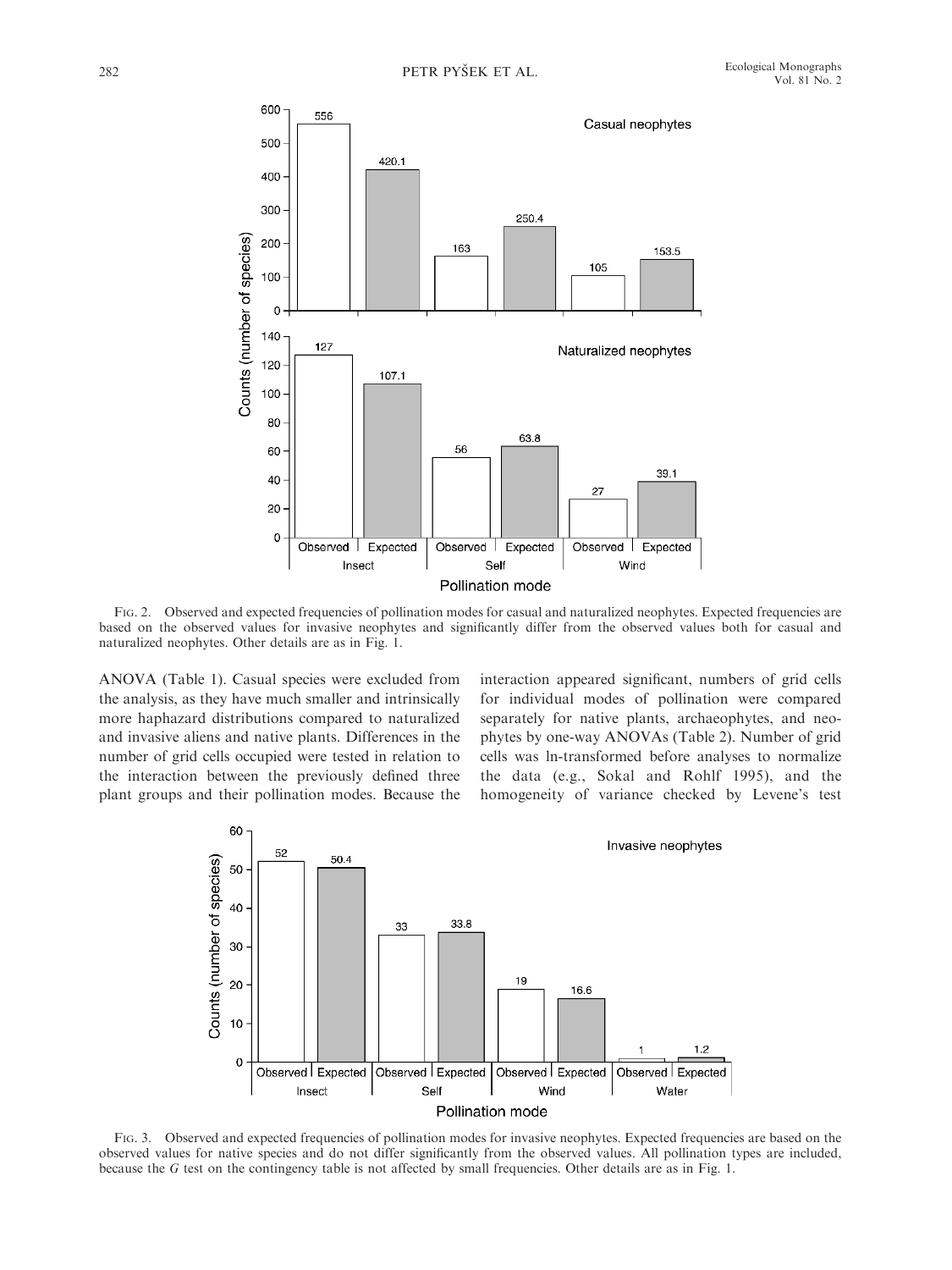|  |  |                    |  |  |  |  |  |  |  | TABLE 1. Two-way ANOVA for the number of grid cells in the Czech Republic occupied by          |  |  |
|--|--|--------------------|--|--|--|--|--|--|--|------------------------------------------------------------------------------------------------|--|--|
|  |  |                    |  |  |  |  |  |  |  | different groups of plants (native plant species, archaeophytes, and neophytes) with different |  |  |
|  |  | pollination modes. |  |  |  |  |  |  |  |                                                                                                |  |  |
|  |  |                    |  |  |  |  |  |  |  |                                                                                                |  |  |

| Source of variation                                                                               | df         |                                      |                       |                              |
|---------------------------------------------------------------------------------------------------|------------|--------------------------------------|-----------------------|------------------------------|
| Group of plants<br>Pollination mode<br>(Group of plants) $\times$ (pollination mode)<br>Residuals | 10<br>1767 | 242.10<br>36.75<br>167.55<br>5578.40 | 38.34<br>2.33<br>5.31 | < 0.0001<br>0.04<br>< 0.0001 |

Note: Pollination modes include insect-only, insect- and self-pollinated, insect- and windpollinated, wind-pollinated only, self- and wind-pollinated, and self-pollinated only.

(e.g., Underwood 1997:183). In the case of heterogeneous variance, nonparametric one-way ANOVAs were repeated using Kruskal-Wallis tests (Sokal and Rohlf 1995:423–427; but see Underwood 1997:223–224).

Differences among means for the individual pollination modes were tested by a posteriori multiple comparison tests for unequal sample sizes (Table 3). Because these methods are not settled (e.g., Sokal and Rohlf 1995:244, Underwood 1997:234–242), for data with homogeneous variance both a method testing all possible pairs of means (Tukey's method with 95% simultaneous confidence intervals in S-Plus version 6.2; Crawley 2002:274–279) and a sequential procedure on ordered means (SNK test with harmonic mean on group sizes in SPSS version 15; Underwood 1997:234–240) were used. The results of both tests were consistent, and only those based on the SNK test are presented. For data with heterogeneous variance, all possible pairs of means were compared by Tamhane's T2 conservative pairwise comparisons test in SPSS version 15. Following Underwood (1997:234–235 and 239–240), only means in such groups that showed no differences among the means within a homogeneous group (i.e., a group with no significant differences within the group), and simultaneously, having every mean in the homogeneous group different from all means in any other homogeneous group, were considered as significantly different.

Diversity of insect pollinators.—Two questions were tested: whether the number of (1) insect pollinator species and (2) insect pollinator functional groups associated with plant species of a different status differ. Pollinator diversity of these groups of plant species was compared using number of pollinator species and number of pollinator functional groups as the response variables and the seven groups of plant status as the individual levels of a factor group of plants. All data

were analyzed by generalized linear models (GLM) on counts with logit link function, using Poisson errors, which were checked for overdispersion. Numbers of pollinator groups were slightly overdispersed. This overdispersion was treated by using a dispersion factor, to inflate the standard errors of the parameters, calculated by dividing Pearson's chi-square by the residual degrees of freedom (McCullagh and Nelder 1989). Numbers of pollinator species were very strongly overdispersed. Consequently, the data were analyzed using quasi error structure with variance increasing with the square of the mean (e.g., Crawley 2002:544, Mitchell and Power 2003).

Because common plant species are likely to host more pollinators and also to have received a greater sampling effort in the CrypTra database than rare species, we controlled for this bias by including the number of grid cells and that of habitats occupied by plant species as covariates. All analyses were first run with plant distribution in grid cells (i.e., frequency of occupancy) as a covariate, and the analyses were then repeated with the number of habitats added as the second covariate. We initially included interactions between plant status classes and the covariates in the full model. We used backward selection to yield a minimal adequate model (MAM) and to prevent overfitting. The covariates were ln-transformed to normalize the data (e.g., Sokal and Rohlf 1995), and in analyses with both of them they were standardized to zero mean and unit variance in order to achieve their comparable influence. Using these standardized values, collinearity was checked by calculating tolerance values (Quinn and Keough 2002:128). All fitted models were checked by plotting standardized residuals against fitted values and by normal probability plots (e.g., Crawley 1993).

TABLE 2. One-way ANOVAs for the number of grid cells in the Czech Republic occupied by native plants, archaeophytes, and neophytes, by pollination mode.

|                               |      | Native species   |          |      |     |                 | Archaeophytes |        | Neophytes |                 |      |        |
|-------------------------------|------|------------------|----------|------|-----|-----------------|---------------|--------|-----------|-----------------|------|--------|
| Source of variation           | df   | <b>SS</b>        | <b>H</b> |      | df  | SS              |               |        | đt        | SS              |      |        |
| Pollination mode<br>Residuals | 1295 | 38.73<br>4101.28 | 2.45     | 0.03 | 259 | 65.69<br>692.78 | 4.91          | 0.0003 | 213       | 99.87<br>784.35 | 5.42 | 0.0001 |

Note: Kruskal-Wallis nonparametric tests were used for data with heterogeneous variances in one-way ANOVAs: for archaeophytes,  $\chi^2 = 18.55$ , df = 5, P = 0.002; for neophytes,  $\chi^2 = 23.72$ , df = 5, P = 0.0002.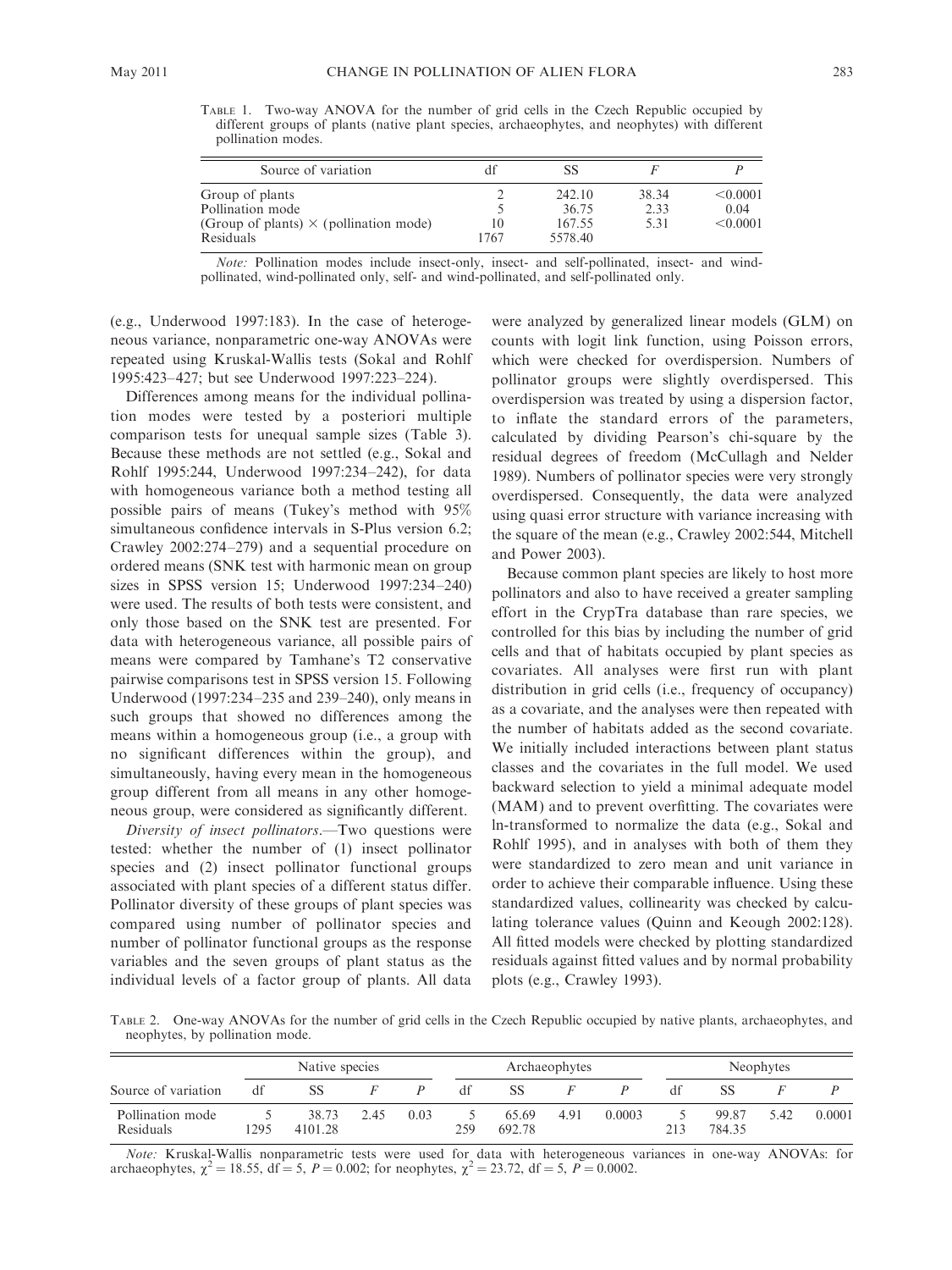|                                                                               |                                     | Native species                                                                                                       |                                              |                                                                               | Archaeophytes                    |                                                                                                         | Neophytes                                    |                                                                               |                                     |                                                                                                        |                                              |  |
|-------------------------------------------------------------------------------|-------------------------------------|----------------------------------------------------------------------------------------------------------------------|----------------------------------------------|-------------------------------------------------------------------------------|----------------------------------|---------------------------------------------------------------------------------------------------------|----------------------------------------------|-------------------------------------------------------------------------------|-------------------------------------|--------------------------------------------------------------------------------------------------------|----------------------------------------------|--|
| Pollination                                                                   |                                     | In(occupied cells)                                                                                                   |                                              | Pollination                                                                   |                                  | In(occupied cells)                                                                                      |                                              | Pollination                                                                   | In(occupied cells)                  |                                                                                                        |                                              |  |
| Mode                                                                          | $\boldsymbol{n}$                    | Mean                                                                                                                 | SD                                           | Mode                                                                          | $\boldsymbol{n}$                 | Mean                                                                                                    | <b>SD</b>                                    | Mode                                                                          | $\boldsymbol{n}$                    | Mean                                                                                                   | <b>SD</b>                                    |  |
| Self<br>$Self + wind$<br>Wind<br>$Insert + self$<br>Insect<br>$Insert + wind$ | 44<br>40<br>249<br>548<br>396<br>24 | 3.52 <sup>a</sup><br>3.89 <sup>a</sup><br>4.03 <sup>a</sup><br>$4.24^{\rm a}$<br>4.32 <sup>a</sup><br>$4.42^{\rm a}$ | 1.68<br>1.92<br>1.85<br>1.80<br>1.67<br>1.75 | insect<br>$self + wind$<br>self<br>wind<br>$insect + self$<br>insect $+$ wind | 82<br>11<br>11<br>23<br>131<br>7 | 3.73 <sup>a</sup><br>3.98 <sup>a</sup><br>$4.16^{ab}$<br>$4.60^{ab}$<br>$4.79^{b}$<br>5.27 <sup>b</sup> | 2.02<br>1.77<br>1.06<br>1.18<br>1.49<br>0.42 | insect<br>wind<br>insect $+$ self<br>insect $+$ wind<br>$self + wind$<br>self | 100<br>31<br>72<br>5<br>$\sim$<br>6 | $2.52^{\rm a}$<br>$3.43^{\text{ac}}$<br>$3.48^{bc}$<br>3.5 <sup>abc</sup><br>$5.23^{b}$<br>$5.29^{bc}$ | 2.11<br>1.58<br>1.86<br>1.84<br>0.82<br>1.11 |  |

*Notes:* Sample size  $(n)$  is the number of species within a plant group and pollination mode. Within a column (plant group), pollination modes that do not share a common superscript letter differ significantly  $(P < 0.05)$  in the number of cells occupied, using the SNK test (for native species) and Tamhane's T2 test for data with heterogeneous variance (archaeophytes and neophytes).

Phylogenetic corrections.—Closely related species are more likely to share the same biological traits due to their common evolutionary history compared to more distantly related species (Felsenstein 1985, Harvey and Pagel 1991). Therefore, it is necessary to check for the influence of phylogeny on model results when analyzing biological invasions (Sol et al. 2008). To test the different questions, we used different approaches using the phylogenetic supertree provided by Durka (2002), based on more than 200 published sources. We tested the differences in the frequency of pollination modes of alien and native species by using contingency tables of phylogenetic diversity of the groups instead of species numbers. Though usually used with integer numbers, contingency tables can also be applied with nonnegative, non-integer entries, which represent phylogenetic diversity. From the different measures for phylogenetic diversity available, average taxonomic distinctness (AvTD; Warwick and Clarke 1995) proved to be the best in providing genuine information on phylogenetic branching instead of species richness (Schweiger et al. 2008a). It is calculated as the mean distance between two randomly chosen species of a triangular distance matrix:  $AVTD = [\sum_{i < j} d_{ij}] / [s(s-1)/2]$ , where i and j are two species, *d* is the distance, and *s* is the number of species. The analyses showed no differences between the groups.

To correct for phylogenetic effects in linear models (ANOVA, GLM), we used the eigenvector filtering approach (Diniz-Filho et al. 1998). In particular, we employed a phylogenetic modification of the approach proposed by Bini et al. (2009) for spatial analyses, namely SEVM-v3. To this end, we used the triangular phylogenetic distance matrix (also called patristic distance matrix) and subjected it to principal coordinates analysis (PCoA). The resulting eigenvector matrix was regressed on the residuals of the MAM. Significant eigenvectors (called phylogenetic filters) were then added as covariates to the model. This approach is roughly comparable to the approach described by Griffith and Peres-Neto (2006) of selecting eigenvectors that minimize Moran's I coefficient of autocorrelation in regression residuals (Bini et al. 2009) but is computationally much faster.

In no tested case did we find a deviation in the general relationships from the phylogenetically uninformed analyses. For reasons of simplicity and because the phylogenetic signal was uninformative, we only present the results without phylogenetic correction.

#### **RESULTS**

## Pollination modes of alien and native species

Alien and native species differed in the frequency of their pollination modes ( $G = 108.15$ , df = 4,  $P < 0.0001$ ). Compared to native species, insect pollination was overrepresented, while self- and wind pollination were underrepresented among neophytes  $(G = 125.08, df = 2,$  $P < 0.0001$ ). Frequencies of pollination modes of archaeophytes and native species were more similar (G  $= 14.19$ , df  $= 2$ ,  $P = 0.0008$ ), with wind pollination slightly underrepresented and self-pollination slightly overrepresented in the former group (Fig. 1).

The differences in the frequencies of pollination modes of neophytes with different invasion status were also significant ( $G = 13.69$ ,  $df = 4$ ,  $P = 0.008$ ). There was a clear increase in self- and wind pollination and a decrease in insect pollination during the invasion process, from casual through naturalized to invasive species. These differences, compared to expected values derived from the frequencies of pollination modes of invasive neophytes, are more distinct for casual  $(G =$ 92.00, df = 2,  $P < 0.0001$ ) than naturalized ( $G = 8.72$ , df  $= 2, P = 0.01$ ) neophytes. Compared to expected 100% values based on invasive neophytes, casuals had 132.3% insect-pollinated, but only 65.1% self-pollinated and 68.4% wind-pollinated species; corresponding numbers for naturalized neophytes were 118.5%, 87.8%, and 69.0%, respectively (Fig. 2). Finally, invasive neophytes did not differ  $(G=0.79, df=3, NS, not significant)$  in the frequency of their pollination modes from native species (Fig. 3).

## Effect of the pollination mode on the number of grid cells occupied

The effect of pollination mode on invasion success, expressed as the number of grid cells occupied by the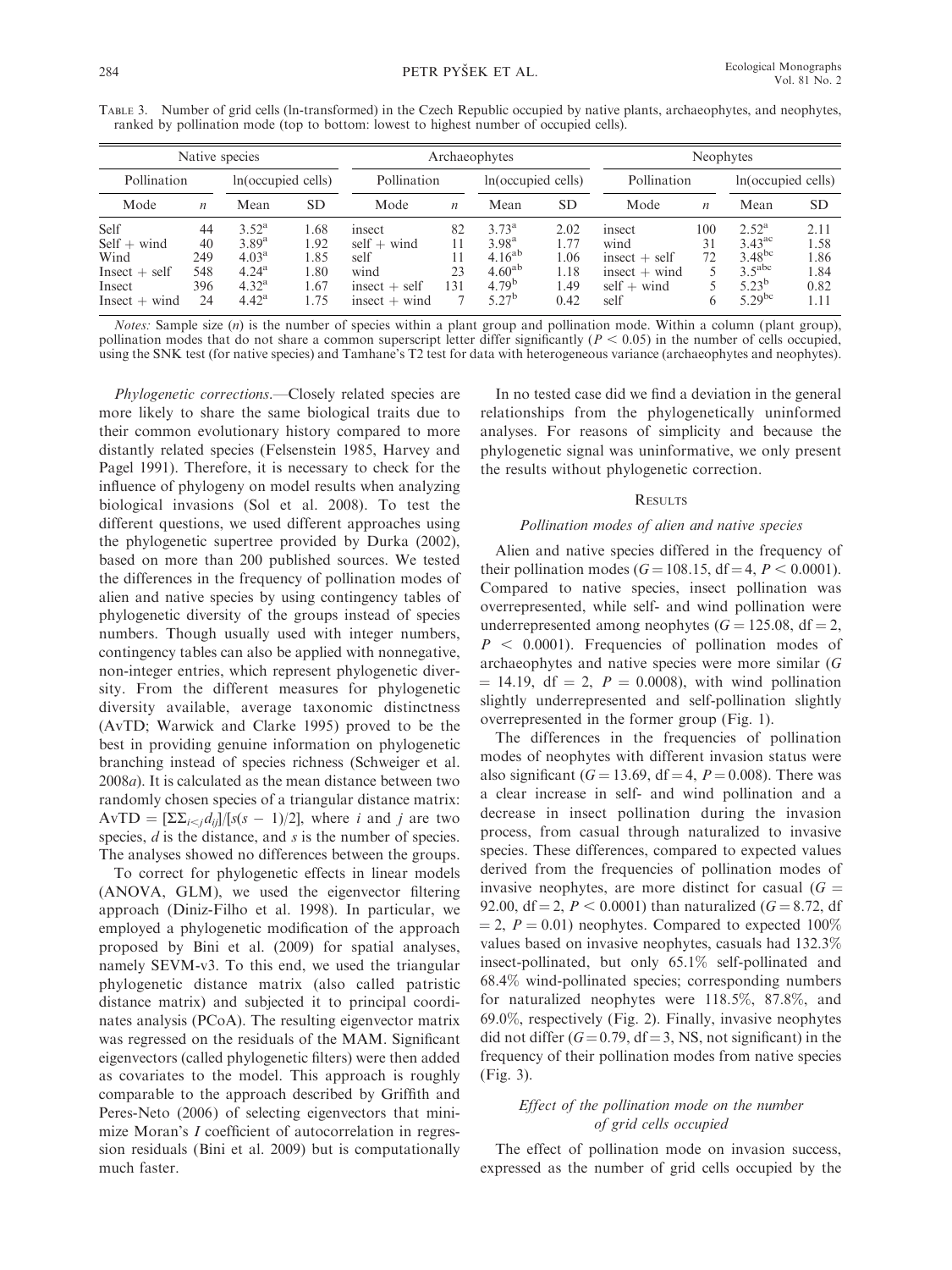TABLE 4. Minimal adequate model (MAM) for the number of pollinator species explained by plant status and by the number of occupied grid cells and habitats ( $F = 99.63$ , df = 2, 789,  $P < 0.0001$ ).

| Explanatory variable                                                                                                        | Parameter    | SE.                |        |        |                |
|-----------------------------------------------------------------------------------------------------------------------------|--------------|--------------------|--------|--------|----------------|
| Common intercept for residential status of all groups of plants<br>Slope on the number of habitats for arch-nat and neo-inv | 3.12<br>0.31 | 0.052<br>0.074     |        |        |                |
| Slope on the number of habitats for native and arch-inv                                                                     | 0.83         | 0.066 <sup>†</sup> | 28.271 | 1.7881 | $< 0.0001$ $1$ |

Notes: Abbreviations for plant status: arch-nat, naturalized archaeophytes; arch-inv, invasive archaeophytes; neo-nat, naturalized neophytes; neo-inv, invasive neophytes; native, native plants. Note that the model is described using the log-link function to linearize the relationships, so counts must be calculated from the model parameters as exponential values.

- Standard error of the difference in slopes on the number of habitats between arch-nat and neo-inv, and native and arch-inv. Test for common slope of the number of habitats for arch-nat, neo-inv, native, and arch-inv.

plants, significantly depended on plant group (interaction between group of plants and pollination mode in Table 1:  $F = 5.31$ , df = 10, 1767,  $P < 0.0001$ ). When analyzed separately for native plants, archaeophytes, and neophytes, differences among means for the individual pollination modes indicated that neophytes pollinated exclusively by insects were significantly less widely distributed than neophytes with exclusive selfpollination (Table 3). Although one-way ANOVAs indicated that the number of grid cells according to pollination mode also differed for native plants and archaeophytes (Table 2), the multiple comparisons for these two groups just suggested but did not yield unequivocal significant differences (Table 3).

#### Diversity of insect pollinators

Among plant species pollinated by insects, the number of pollinator species and the number of pollinator functional groups significantly depended not only on the number of grid cells but also on the number of habitats occupied, and the relationships were plant status-specific and different for pollinator species (Table 4) and functional groups (Table 5).

The number of pollinator species increased with increasing number of grid cells occupied by a plant species ( $F = 76.89$ , df = 2, 960,  $P < 0.0001$ ), and the rate of this increase was independent of the plant invasion status, as indicated by the common slope for all groups of plants. However, differences in intercept indicated that casual neophytes, and casual and invasive archaeophytes (number of pollinator species  $= 2.09 + 0.39 \times$ number of grid cells) harbored more pollinator species than naturalized and invasive neophytes, naturalized

archaeophytes, and native species (number of pollinator species  $= 1.42 + 0.39 \times$  number of grid cells).

When habitats were added as a covariate to the analysis, the number of pollinator species no longer depended on the number of grid cells occupied (deletion test on the number of grid cells:  $F = 0.45$ ; df = 1, 776; NS), but for several plant status groups it increased with the number of habitats occupied (slopes in Table 4). This increase was slower for invasive neophytes and naturalized archaeophytes than for native plants and invasive archaeophytes (Table 4). Within the latter group, the increase in the number of pollinator species was even higher for invasive archaeophytes (slope on the number of habitats for invasive archaeophytes  $= 1.42$ ) than for native plants (slope on the number of habitats for native plants  $= 0.81$ ). However, this difference was only marginally significant (deletion test on common slope for native plants and invasive archaeophytes:  $F =$ 3.10, df = 1, 787,  $P = 0.08$ ), due to a large variance in the number of pollinators of invasive archaeophytes (standard error of the difference in the slope on the number of habitats between invasive archaeophytes and native plants  $= 0.47$ ). Finally, there was no increase in the number of pollinator species with increasing number of habitats for casual archaeophytes and neophytes, nor for naturalized neophytes (deletion test for the slope on the number of habitats for casual plants and naturalized neophytes:  $F = 1.90$ , df = 3, 785, NS). These plant groups harbored on average approximately 23 pollinator species, independently of the numbers of grid cells and habitats occupied by the plants (common intercept 3.12 for residential status of all groups of plants in Table 4).

TABLE 5. Minimal adequate model (MAM) for the number of pollinator functional groups ( $F = 46.54$ , df = 4, 785,  $P < 0.0001$ ).

| Explanatory variable                                    | Parameter | <b>SE</b>      |        |        |          |
|---------------------------------------------------------|-----------|----------------|--------|--------|----------|
| Intercept for arch-cas and neo-cas                      | 2.14      | 0.079          |        |        |          |
| Intercept for arch-inv, arch-nat and neo-nat            | 1.60      | $0.089\dagger$ | 24.511 | 2,7851 | < 0.0001 |
| Intercept for native and neo-inv                        | 1.32      | $0.087$ §      | 24.511 | 2.7851 | < 0.0001 |
| Common slope on the number of grid cells for all groups | 0.16      | 0.030          | 14.53  | 1.785  | < 0.001  |
| Common slope on the number of habitats for all groups   | 0.29      | 0.029          | 50.88  | 1,785  | < 0.0001 |

Notes: See Table 4 for plant status abbreviations. Additional abbreviations for plant status: arch-cas, casual archaeophytes; neocas, casual neophytes.

- Standard error of the difference in the intercept between arch-cas and neo-cas, and arch-inv, arch-nat, and neo-nat.

Test on common intercept for the plant status of all groups of plant status.

§ Standard error of the difference in the intercept between arch-cas and neo-cas, and native and neo-inv.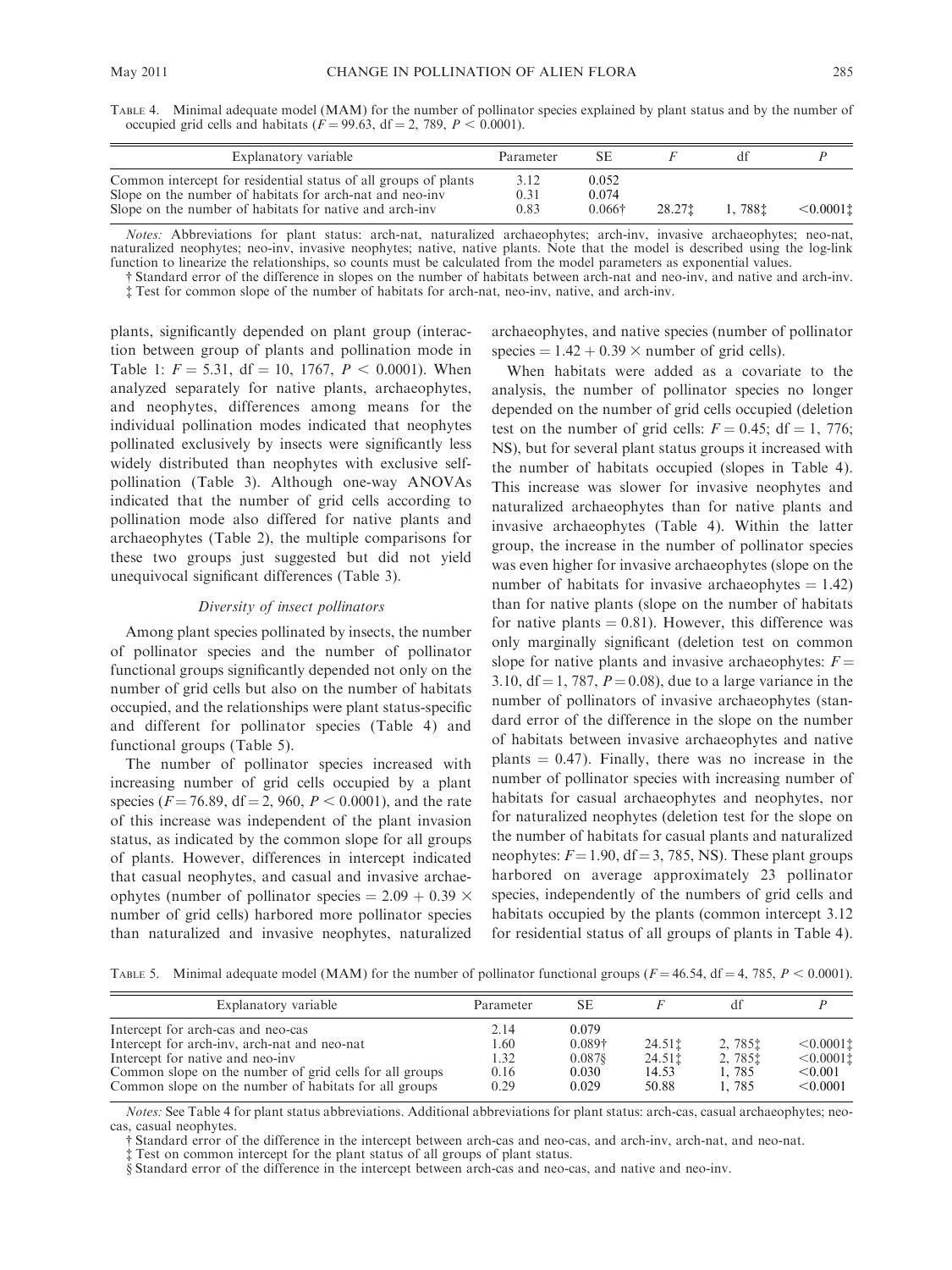For the number of pollinator functional groups, the rate of increase with increasing numbers of grid cells occupied by a plant ( $F = 41.82$ , df = 5, 955,  $P < 0.0001$ ) depended on plant status (Appendix). When the number of habitats was added in the model (Table 5), the number of pollinator functional groups significantly depended on both the number of grid cells and habitats occupied by a plant species. The rate of increase in the number of functional groups with increasing number of grid cells and habitats was the same for all plants regardless of their status (common slopes on the number of grid cells and habitats for all groups of plants in Table 5). This pattern thus differed from that for pollinator species, for which there was no effect of the number of grid cells after adding the number of habitats into the analysis, and for which the increase with increasing number of habitats differed according to plant status (Table 4). For pollinator functional groups, the increase with increasing number of habitats (common slope 0.29 in Table 5) was nearly twice as high compared to that with increasing number of grid cells (common slope 0.16 in Table 5). Holding the effect of the number of grid cells and habitats constant by the common slopes in Table 5, casual archaeophytes and casual neophytes harbored the highest number of functional groups (intercept 2.14 in Table 5), native species and invasive neophytes the lowest (intercept 1.32 in Table 5), and invasive and naturalized archaeophytes, and naturalized neophytes harbored intermediate numbers of pollinator functional groups (intercept 1.60 in Table 5).

### **DISCUSSION**

## Frequencies of pollination modes of aliens shift over time toward those of native species

Most alien plants are well served by generalist insect pollinators, and it has been suggested that pollinator limitation is not a major barrier for the spread of introduced plants (Richardson et al. 2000a, Traveset and Richardson 2006). Only a tiny proportion of potential invaders are known to be prevented from spreading because of the absence of pollinators. However, the striking differences in the frequencies of pollination modes of plants that we found at different stages of invasion indicate that forming of the relationships between newly arriving plants and their pollinators is an important part of the invasion process, and that general patterns derived from a thorough comparative analysis of the whole native and alien floras may differ from anecdotal evidence of individual case studies of a limited number of highly invasive alien species (Pyšek et al. 2008).

We show that alien and native species markedly differ in the frequency of pollination modes used by the species (see also Crawley et al. 1996, Williamson and Fitter 1996, Klotz et al. 2002, van Kleunen and Johnson 2007, van Kleunen et al. 2008). There is a disproportionally high representation of pollination by insects in early stages of invasion, followed by shifts to progressively

more wind- and self-pollination as species become naturalized or invasive. A possible explanation for the initial overrepresentation of insect pollination among casual species might be introduction bias; as noted previously, one major pathway for the introduction of alien plant species is via garden escapes (Hanspach et al. 2008, Hulme et al. 2008, Lambdon et al. 2008), and garden plants are often selected for their showy flowers, indicative of animal pollination. However, such introduction bias is not likely to explain the effect reported here because the representation of neophytes introduced as garden ornamentals or species planted by beekeepers in our data set increases from 44.9% among casual species to 63.1% and 65.8% among naturalized and invasive species, respectively.

The difference in the frequency of pollination modes between neophytes and native species diminishes as the invasion process continues toward naturalization, and eventually, at the stage of invasion, there is no difference in the frequency of the modes of pollination between invasive neophytes and native species. This implies that among all introduced neophytes, selfers are quicker to spread and become naturalized or even invasive due to ecological trait-based sorting. This progressively shifts the frequency of pollination modes within the group of more invasive aliens away from animal pollination, and thus toward the modes shown in native flora. Higher similarity of the pollination spectra of archaeophytes to native flora than of neophytes fits this overall picture.

In a similar manner, the difference in pollination modes observed between archaeophytes and neophytes can be interpreted in terms of a continuous invasion process. Archaeophytes are a distinct group of aliens in Central Europe, which invaded between the beginning of Neolithic agriculture about 7500 years ago and the end of the Middle Ages (Pyšek et al. 2004b, Pyšek and Jarošík 2005). This provided them with enough time to adapt to the new region and has resulted in their intermediate position between neophytes, the modern invaders, and native species as far as the response to climate and habitat affinities is concerned (Deutschewitz et al. 2003, Kühn et al. 2003, Pyšek et al. 2005, Chytrý et al. 2008). By definition, each ''neophyte'' eventually becomes an ''archaeophyte'' if it persists long enough, because the division based on residence time is arbitrary. Assuming that invasion by neophytes tells a story of the archaeophytes' past, it may be inferred that the set of the most successful alien species tend to utilize the same spectrum of pollination modes as native species. Of course, both groups currently differ in several aspects of ecology, distribution, and evolutionary history (e.g., Kühn and Klotz 2003, Pyšek et al. 2005, Chytrý et al. 2008, Williamson et al. 2009) and must have arrived in their new range using different pathways (Hulme et al. 2008). Therefore one may ask whether this analogy is acceptable. Different pathways would mean different preselection of species being introduced into Central Europe. As the environment into which these newly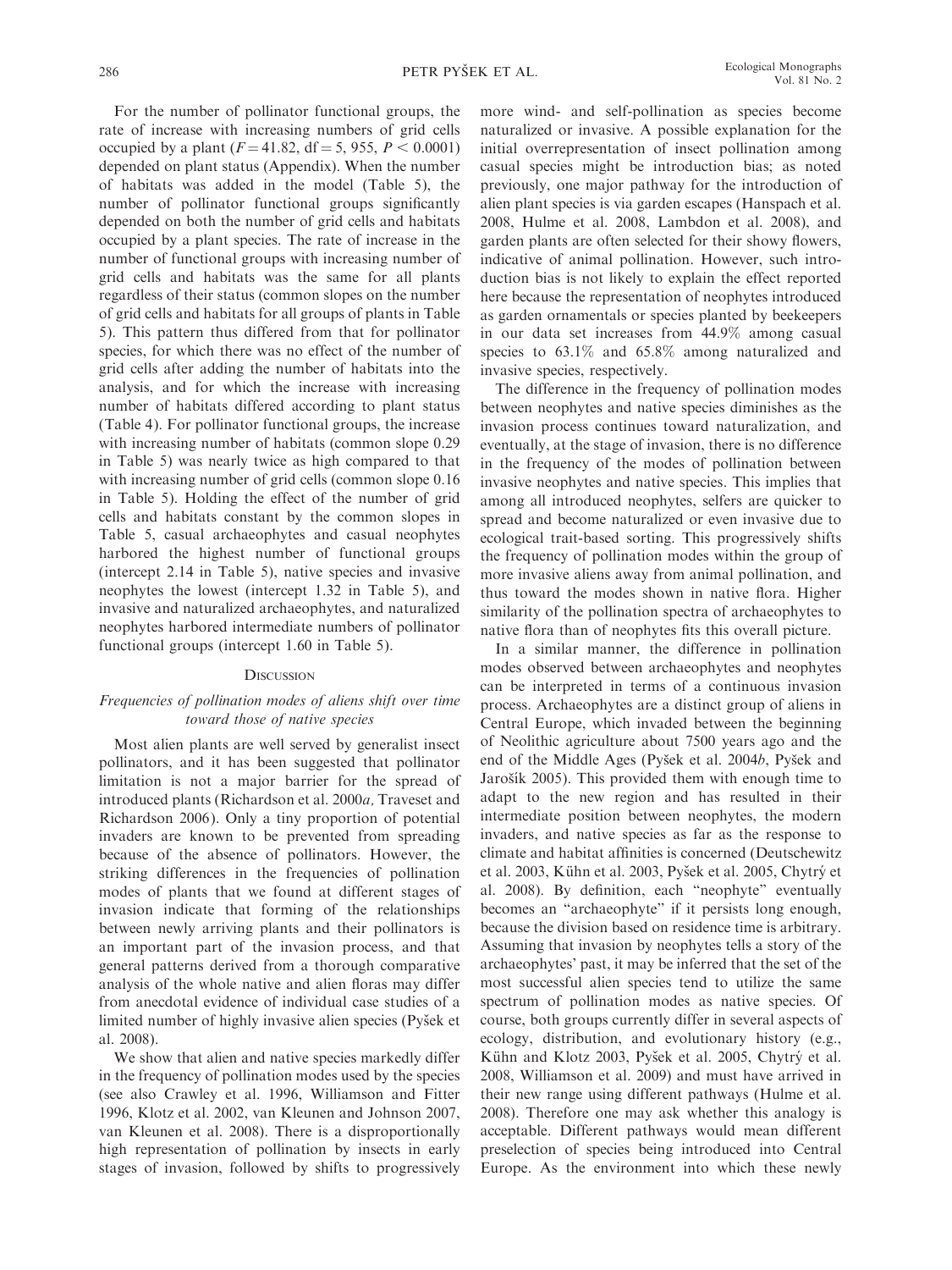arriving species colonized was different from the pristine environment in which the native species evolved or assembled, it is likely that both groups of aliens at their time of arrival were characterized by trait compositions different from that of the native species pool. Finding a high similarity in the composition of pollination mode between native species and archaeophytes now indicates some filtering and converging trajectories in the time after establishment.

There are, however, two potentially confounding factors to be borne in mind: (1) the covariation of pollination mode with other traits relevant for invasion success, and (2) the different biogeographic history of archaeophytes and neophytes. Different plant traits are usually correlated, either negatively (i.e., they are tradeoffs) or positively (e.g., forming specific syndromes) (see e.g., Díaz et al. 2004, Wright et al. 2004). This may potentially lead to spurious correlations or associations, i.e., the mode pollination being associated with a species status or invasion stage although some correlated traits are in fact responsible for this pattern. In a comprehensive analysis on the invasion success of alien species in Central Europe, Küster et al. (2008) analyzed more than 380 species and 40 traits. While mode of pollination was significant in a single variable regression, it could only explain  $\langle 2\%$  of the variation. In a multiple regression model, pollination mode remained as an important predictor, but was only significant in interactions, specifically with duration of flowering, which in itself was again nonsignificant. No interference with any other traits was found in the final analysis, based on an Akaike information criterion (AIC) simplification approach. This concerns also life span that explained merely 1.3% of the variation in invasion success in the analysis of Küster et al. (2008) and supports our assumption that life history (whether the species was annual, biennial, or perennial) was unimportant and hence unlikely to be confounded with pollination mode in our data set. We hence conclude that the observed relationships with pollination modes are genuine.

Archaeophytes, which reached Central Europe before the discovery of America by Europeans in 1492, are of Eurasian origin, while neophytes were introduced also from other continents. However, the majority of neophytes in the Czech flora has their native range in other parts of Europe (39.8%) and Asia (27.6%), and only 15.1% are from North America (Pyšek et al. 2002). Therefore, the proportion of species from other continents seems to be too low to explain the higher incidence of animal pollination, or patterns in plant–animal associations among neophytes. So, while the biogeographical background of the species and its influence on the pollination mode and capacity to co-opt the native fauna needs to be generally taken into account, the above arguments suggest that it is acceptable to hypothesize that invasion by neophytes tells a story of the archaeophytes' past.

Overall, this indicates that the process of becoming a successful invader is associated with utilizing pollinator assemblages that are typical for the invaded region and reflected in the frequency of pollination modes of native flora. In this respect, it is relevant that in Europe there have not been many human-induced pollinator introductions in the past so that the alien plants had to associate with already available native pollinators, unlike alien plants in, e.g., Australia, New Zealand, or South America that could also associate with newly arriving pollinators, such as honey bees and some bumble bees. On a more general level, these results support the idea that successful invaders need to be, especially at the beginning of invasion, sufficiently similar to resident species (Sax and Brown 2000), rather than suggesting that empty niches in terms of pollination modes are colonized (Mack et al. 2000). This is further supported by the finding of Morales and Traveset (2009) who found in their meta-analysis that the effect of alien plants on the visitation and reproductive success of cooccurring native species was most detrimental if both groups of species had a similar flower symmetry or color.

#### Selfing is associated with invasion success of neophytes

We show that pollination modes are associated with the invasion success of neophytes. In this plant group, we found not only that the relative representation of self-pollination increases from the initial toward more advanced stages of the invasion process, but also that this pollination mode is associated with a wide geographical distribution. No such effect was found for archaeophytes or native species; in these two groups, none of the pollination modes is superior to the others in terms of species distributions. This implies that the capability for self-pollination is most important at the earlier (viewed at the historical time scale of centuries), dynamic phase of invasion associated with establishment and spread, and less so after the alien species has become an integral part of regional flora and, presumably, reached most or all of its potential distribution.

The importance of self-compatibility and unspecialized pollination requirements has been suggested since the first attempts to define traits of a successful invader (Baker 1965, 1974). The reproductive assurance hypothesis (Baker 1955), also referred to as Baker's law (e.g., van Kleunen and Johnson 2007, van Kleunen et al. 2008) states that selfing may be a selective advantage in population establishment after long-distance dispersal and when pollinators are absent. This is often associated with poor or unpredictable climatic conditions and/or frequent disturbance; for example, in the flora of Germany, selfing is overrepresented in regions where natural disturbance is high due to floods or storms (Kühn et al. 2006). The observed wider distribution (in terms of occupied grid cells) of selfing neophytes (compared to insect-pollinated neophytes) in the Czech Republic results in a scale-dependent effect. At each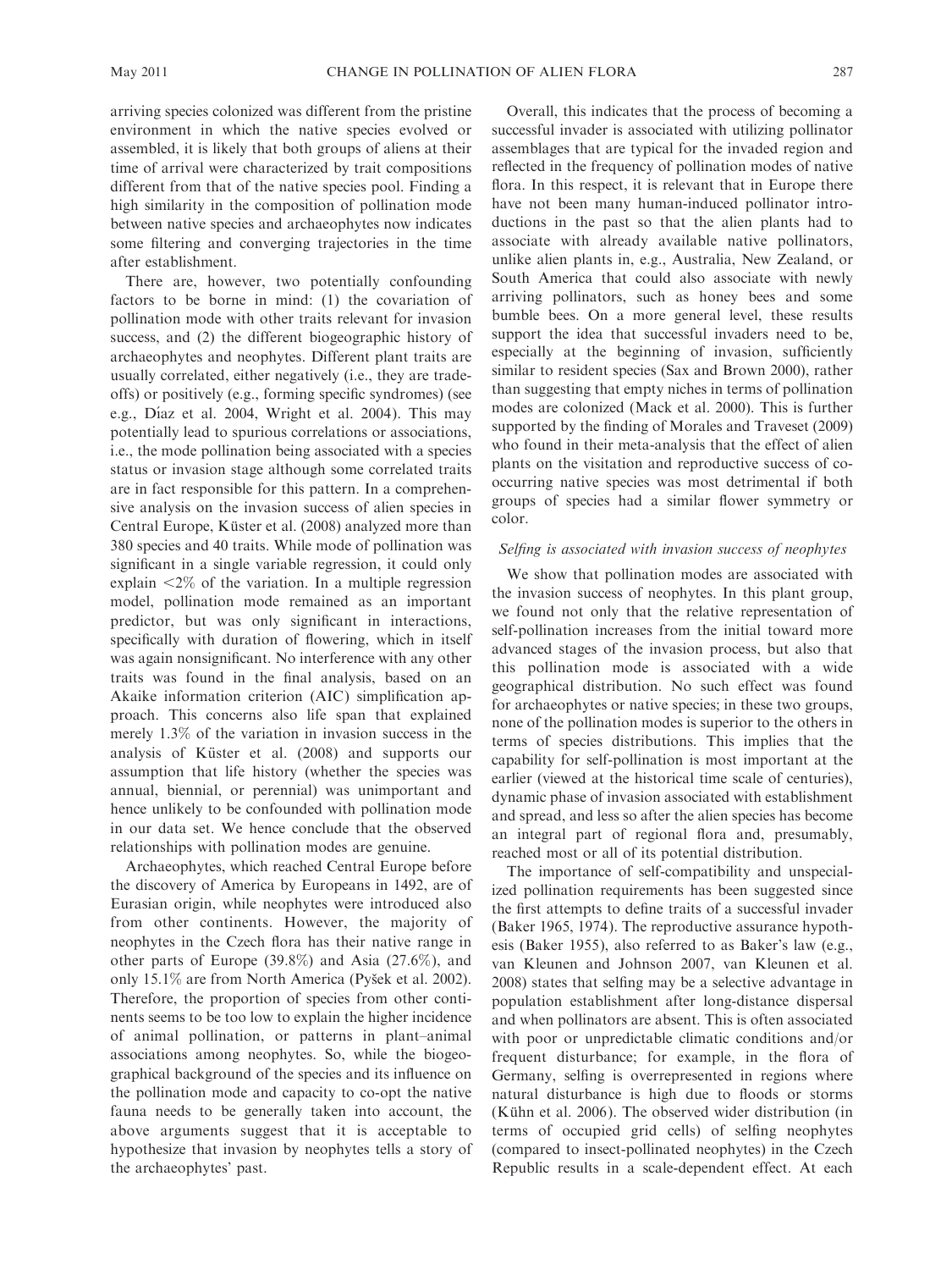location (fine scale) one can find a higher proportion of selfing species from the available species pool whereas insect-pollinated species with a smaller range make up only a smaller proportion of the available species pool. Therefore, e.g., the proportion of selfing neophytes is significantly higher at a local scale  $({\sim}130 \text{ km}^2)$  in Germany than for Germany as a whole (Küster et al. 2010).

Unfortunately, little quantitative information is available on the breeding biology and pollination requirements of most invasive alien plants. Both entirely autogamous and obligatory outcrossing species can be found among highly successful alien plants (Richardson et al. 2000a). Recently it was shown that self-compatible alien species have spread more quickly than selfincompatible ones, which strongly suggests that pollination failure may be a factor constraining invasion success (van Kleunen and Johnson 2007, Küster et al. 2008, van Kleunen et al. 2008); our data support this. However, although selfing is generally considered as a convenient mating strategy in colonizing species, as it allows for the founding of new populations from single propagules and for persistence during initial periods of low population density (Barrett 2000), its role has not previously been analyzed in terms of the progressive change in the pollination strategies of alien species at different stages of the invasion process.

The results discussed previously suggest that the role of specific traits in plant invasions (pollination in this case) is stage dependent (Heger and Trepl 2003, Pyšek et al. 2009a), thus suggesting that it is worthwhile to explore aliens at different stages of the invasion process separately (Dietz and Edwards 2006); while some differences among native and alien species can be detected at the stage of casual occurrence or naturalization, they may no longer be obvious if only highly invasive species are analyzed (Pyšek et al. 2008). This may also be the reason why studies lumping aliens together at different stages of invasion (Pyšek et al. 1995, Cadotte and Lovett-Doust 2001, Sutherland 2004, Lloret et al. 2005) often do not identify the mode of pollination among traits favoring invasion success; these studies compared native with alien species or invasive with noninvasive aliens and did not distinguish between aliens of different residence times in the regions invaded.

## Diversity of pollinators correlates with habitat range and distribution of alien species

In this study, we found strong associations between plants' distribution and status and the diversity of their pollinators. The number of pollinator species does not directly depend on how widely distributed a host plant species is, in terms of the number of grid cells occupied; it is determined by the plant's habitat versatility. However, it is impossible to disentangle which of the two factors is a primary driver as they act in concert; the range of occupied habitats increases with larger distribution of the species ( $r = 0.73$ ,  $t = 37.392$ , df = 1251, P <

0.0001; Pearson's product-moment correlation on lntransformed and standardized data). Therefore, an alternative explanation might be that the more widespread an alien plant species is, the more habitats it colonizes, which brings about opportunities to ''sample'' pollinators associated with these habitats.

Yet, our results indicate that the range of habitats occupied by a plant species is a more important factor influencing the diversity of insect pollinators than its distribution. A wide distribution of host plants only resulted in increased diversity of pollinator functional groups, not individual species, but even here this factor acts in concert with the breadth of a plant species' habitat niche, which is more important in affecting this measure of pollinator diversity. That the effect of plant distribution on the diversity of functional groups of pollinators remained significant when the number of habitats was added into the model can be associated with functionally specific life histories of insects belonging to functional groups. For example, bees depend not only on host plants for nectar but also need specific sites for nest building, or, butterflies use different food plants for caterpillars and adults, and some species even need specific sites for ritualized mating behavior. The probability that a suite of species from a given functional group find a combination of suitable sites for their development increases with the wider geographical distribution of their host plants regardless of the number of habitat types in which these plants occur.

## Associations with insect pollinators change with residence time of alien plant species

There are striking differences in the speed at which plant species of different origin, invasion status, and residence time accumulate new species of pollinating insects as the range of habitats they invade increases. Interestingly, these differences can be associated with the length of the period for which plant species are present in the region and interpreted in terms of time available for forming associations with pollinators and sampling habitats in the landscape, i.e., for ecological sorting. In our data set, residence time in the region increases from neophytes to archaeophytes to native species, but also from casual to naturalized to invasive aliens (it has been shown that the stage in the invasion process a species reaches in the secondary range positively depends on its residence time; Pyšek and Jarošík 2005, Williamson et al. 2009). Plants with longer associations with their pollinators, i.e., native species and the most successful aliens, invasive archaeophytes, exhibit faster increase in the number of pollinator species with the breadth of habitat niche than invasive neophytes and those archaeophytes that have only reached the stage of naturalization. Finally, casual species, regardless of their residence status, and naturalized neophytes that have not reached the stage of invasion, do not profit from extending habitat niche by accumulating more pollinator species. In other words, if native species and invasive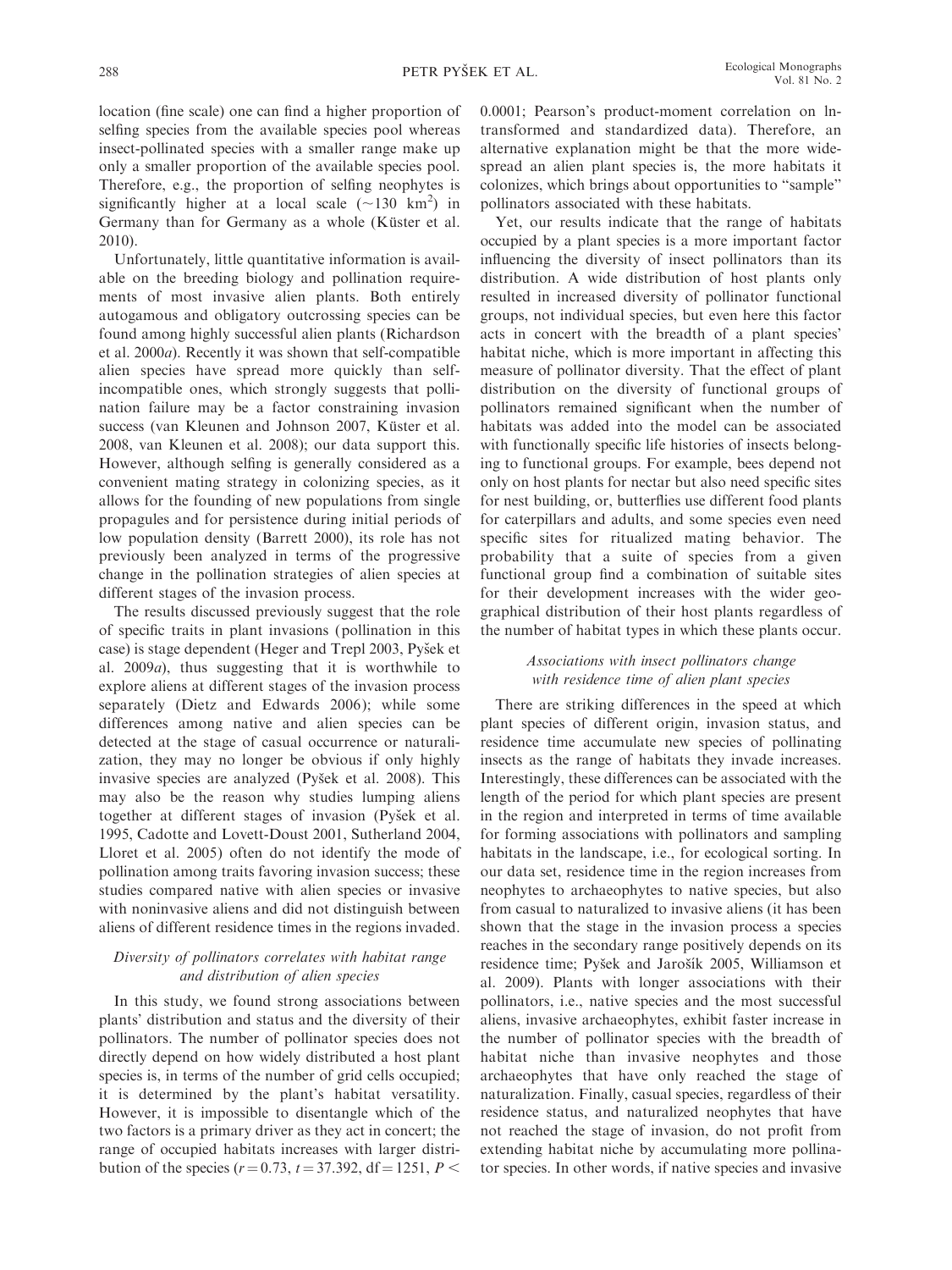archaeophytes occupy the same range of habitats as the other groups, they harbor more insect pollinators. It can be thus hypothesized that plant species that have had more time to sample a given habitat have formed more associations with insect pollinators occurring in that habitat than plant species that have only recently colonized the habitat. This process might have been associated with that of pollinator learning; there is some evidence of learned behavioral preferences among insect pollinators, mostly social bees (Chittka et al. 1999, Biernaskie et al. 2009), which could create greater preferences for long-present, more common flowers. This would typically relate to local abundance rather than the extent of regional distribution, but local abundance of plants has been shown to be correlated with their regional distribution if considered separately within habitats (Thompson et al. 1998).

Casual plant species did not profit from increasing habitat range but generally exhibited a high diversity of pollinator functional groups. This can be explained by the fact that this group recruits from many different habitats in their native range (Hejda et al. 2009). Therefore casual aliens, as a group, arrive in a new region already adapted to pollination by very different insect species belonging to a wide range of functional groups. However, as some specialized pollinator groups are rare or do not make the best services in the secondary range of introduced plants, many casual species never naturalize.

## Was there competition for pollinators on a historical time scale?

Despite strong environmental changes over the past two hundred years in Central Europe, there is some evidence that the composition of pollination modes in native species and archaeophytes did not change over more than three centuries, but it did in neophytes (Knapp et al. 2010). While the comparison of neophytes with native species therefore provides an insight into the process of forming new plant–insect relationships at the scale of centuries, comparison of archaeophytes with native flora reflects this process at a much longer scale of millennia. Most archaeophytes in the focal region are native to southeastern Europe and western Asia and arrived in Central Europe with Neolithic agriculture (Pyšek and Jarošík 2005), or coevolved with humans, having no known ''native range'' (Klotz et al. 2002, Kühn and Klotz 2003). Although most of them are typical weeds of arable land or species of disturbed manmade habitats, and hence rather habitat-specific (Chytrý et al. 2005, Sádlo et al. 2007), this was not the case with invasive archaeophytes in our data set. Those 16 species with available data on the number of habitats occupy a broader spectrum of habitats (median  $= 21$ , range  $= 3-$ 44) than is typical of native species (median  $= 12$ , range  $= 1-77$ ,  $n = 990$ ) and invasive neophytes (median  $= 9.5$ , range  $= 1-45$ ,  $n = 44$ ). Therefore, the comparison of pollination patterns of invasive archaeophytes with other groups was not biased by their often assumed habitat specificity mentioned previously (weeds of arable land) or by the differences in the spectrum of habitats occupied, and the major characteristic in which they differed was the time since invasion. In our data set, invasive archaeophytes tended to harbor even more species of insect pollinators than native plant species. However, this difference was only marginally significant, and the high variation in numbers of pollinators associated with individual species of invasive archaeophytes indicates that during the process of forming relationships with native pollinators, archaeophytes sampled as many pollinators as possible and eventually reached pollinator diversity more or less comparable with native species. The question is whether there was competition for pollinators between native and invasive plants at the time scale of millennia. Although invasive plant species are often considered as potential competitors of native species due to their capacity for colonization and expansion, information in the literature on whether invasive plants also compete for pollination services with natives is scarce (Hulme et al. 2008, Morales and Traveset 2009). Available evidence of alluring pollinators from native plants relates to individual invading species, e.g., Impatiens glandulifera (Chittka and Schürkens 2001) or Lythrum salicaria (Brown et al. 2002), while for other invaders, e.g., Carpobrotus edulis, the role in promoting or constraining the natural pollination dynamics varied considerably among native species (Hulme et al. 2008). There is evidence of impacts of invasions on plant-pollinator webs for some other species (Aizen et al. 2008, Padrón et al. 2009), but none of the studies analyzed pollinator modes of the whole flora, comparing native plants with aliens of a different invasion status and residence time.

The historical data analyzed in our study cannot provide direct evidence but the comparison of patterns found for pollinator species and their functional groups suggests possible hypotheses about the invasion process. Our results show that newly arriving alien floras are pollinated by insects from a wide range of functional groups, but that as the invasion proceeds to naturalized and invasion stages, this range is reduced to a limited number of insect pollinator groups, which is not different in breadth from that utilized by the native flora. However, at the same time the long-present alien plants widen their habitat niche, accumulate pollinator species at a faster rate than those alien plants that have not been present for so long, and do not differ from native species in this respect either. It can be thus hypothesized that as invasion proceeded on a time scale from centuries to millennia, the ability of alien species to attract pollinators from a decreasing number of functional groups increased, which in turn could have led to competition for pollinators with native plants. If this was the case, such competition would be stronger for pollinator species within functional groups, which are assumed to have more similar ecological niches. In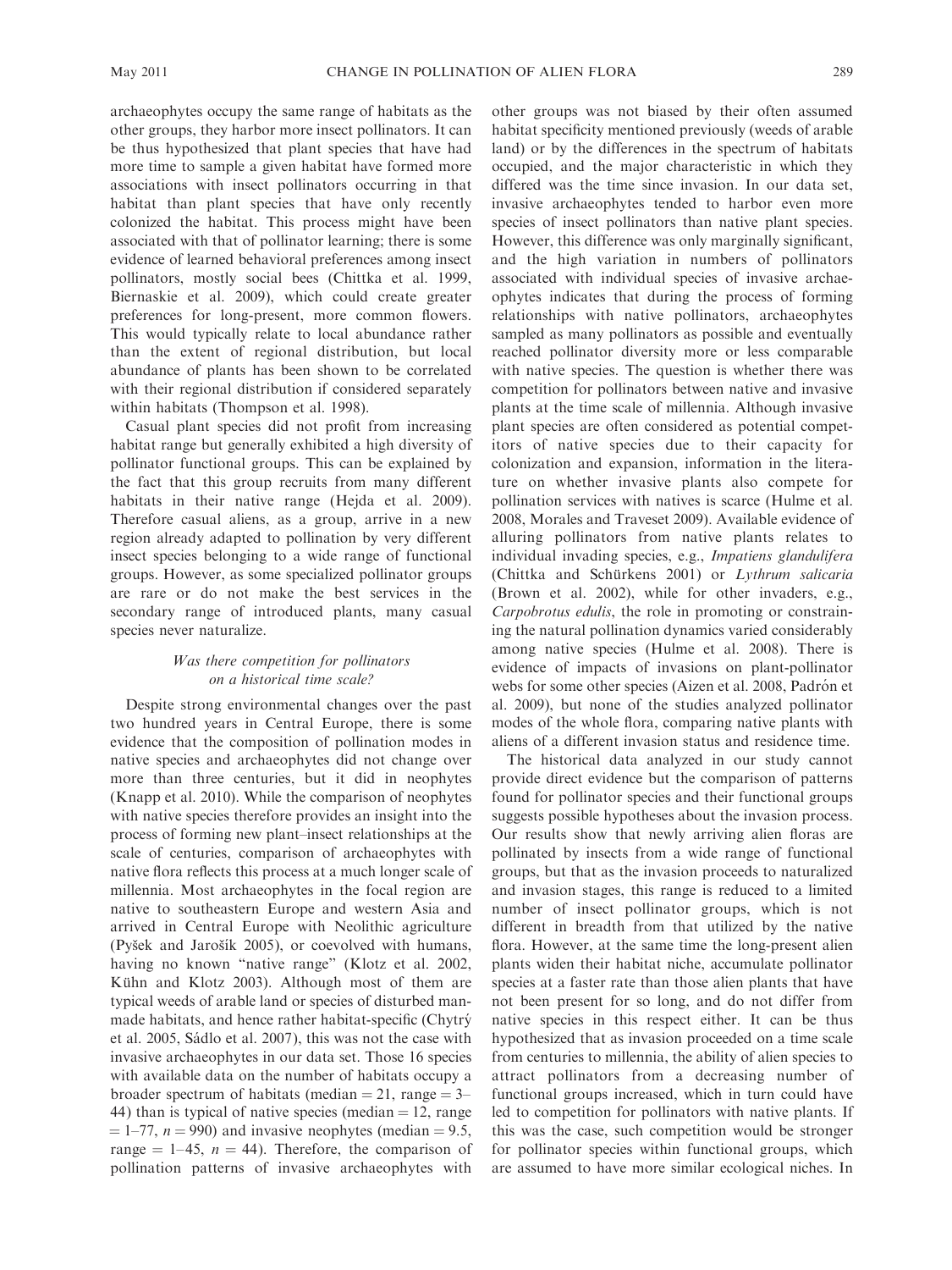the light of recent findings from Britain and The Netherlands, the competition for pollinators among native plants and alien invaders may become an issue if recent declines in the diversity of pollinator communities (Biesmeijer et al. 2006) continue unabated.

### DIRECTIONS FOR FUTURE RESEARCH

The results of our analyses suggest several research areas with potential to improve our understanding of the role alien plant species play in plant–pollinator networks.

1) Results of studies based on primary data collected for a given purpose can answer specific questions and test hypotheses but are difficult to generalize, because they are usually conducted on a small spatial scale, in a specific habitat, and on a single or a few species. We need to obtain deeper insights into complex plant– pollinator relationships at the level of communities and ecosystems (Memmot and Waser 2002, Aizen et al. 2008, Morales and Traveset 2009, Padrón et al. 2009, Vilà et al. 2009) at broad spatial scales. Therefore, we need more field data based on carefully designed sampling (e.g., using communities with both native and alien species well represented, with alien species at different stages of invasion, or conducting studies addressing different habitats and different spatial scales [Jakobsson et al. 2009]; or making it possible to analyze the invasion process through long-term monitoring [Müller et al. 2010]) to bridge the gap between detailed knowledge from small scales and understanding of the emerging patterns in multispecies assemblages of both plants and pollinators on a geographical scale (cf. Brown and Maurer 1989). Such empirical research is especially vital in the face of increasing invasion rates of alien plants and pollinators (Hulme et al. 2009) and associated decreases in the diversity of native pollinators (Biesmeijer et al. 2006).

2) Research on biological invasions often infers the knowledge of past processes from current observations. Yet, the history of invasions provided us with natural experiments in that alien plants were being introduced at different times. The existence of two groups of alien plants differing in their residence time in a region, traditionally recognized in Europe, provides an opportunity to draw inferences about invasion events that occurred on a time scale from millennia to centuries. The differences between archaeophytes and neophytes in ecology, distribution, habitat affinities, and invasion dynamics can still be tracked after several millennia and ascribed to residence time (Pyšek et al. 2004b, Pyšek and Jarošík 2005, La Sorte and Pyšek 2009). Future empirical studies should take into account residence time because many modern invaders (neophytes) have not yet filled their potential secondary ranges and are still in the process of spreading (Williamson et al. 2009, Gassó et al. 2010). In the same vein, data should be collected with the invasion status of target species in mind. It has been shown that different processes act at different stages of invasion, and factors as well as traits that play an important role at one stage need not be important at another (Williamson 2006, Pyšek et al.  $2009a, b$ . On a more recent time scale, important insights can be achieved by identification of historical data sets that can be used to infer the dynamics of forming plant–pollinator relationships over time by comparing the situation on a time scale of centuries (Memmot and Waser 2002, Knapp et al. 2010).

3) Available literature on the integration of alien plants into native pollinator networks strongly suggests that the relationships of alien plants and native pollinators and the resulting effects, both direct and indirect, they have on co-occurring native plants are context dependent. Comparative studies designed so as to span across different biogeographical zones and a range of habitats differing in disturbance regimes and intensity could contribute greatly to our ability to generalize results across time and space.

#### **ACKNOWLEDGMENTS**

We thank Petr Keil for initial data preparation, and Anna Traveset and an anonymous reviewer for valuable comments on the manuscript. This work was funded by the Integrated Project ALARM (GOCE-CT-2003-506675; Settele et al. [2005]) of the FP6 of the European Union. P. Pyšek, V. Jarošík, M. Chytrý, J. Danihelka, and J. Pergl were also supported from the projects number AV0Z60050516 (Academy of Sciences of the Czech Republic), 206/09/0563 (Czech Science Foundation), MSM0021620828, MSM0021622416, and LC06073 (Ministry of Education of the Czech Republic). Petr Pyšek acknowledges support by the Praemium Academiae award from the Academy of Sciences of the Czech Republic. We thank Zuzana Sixtova´ and Ivan Ostry´ for technical assistance, and Jakub Straka for guiding us to some literature sources.

#### LITERATURE CITED

- Aizen, M. A., C. L. Morales, and J. M. Morales. 2008. Invasive mutualists erode native pollination webs. PLoS Biology  $6.396 - 403$
- Ashman, T. L., T. M. Knight, J. A. Steets, P. Amarasekare, M. Burd, D. R. Campbell, M. R. Dudash, M. O. Johnston, S. J. Mazer, R. J. Mitchell, M. T. Morgan, and W. G. Wilson. 2004. Pollen limitation of plant reproduction: ecological and evolutionary causes and consequences. Ecology 85:2408– 2421.
- Baker, H. G. 1955. Self-compatibility and establishment after 'long-distance' dispersal. Evolution 9:347–349.
- Baker, H. G. 1965. Characteristics and modes of origin of weeds. Pages 147–168 in H. G. Baker and G. L. Stebbins, editors. The genetics of colonizing species. Academic Press, New York, New York, USA.
- Baker, H. G. 1974. The evolution of weeds. Annual Review of Ecology and Systematics 5:1–24.
- Barrett, S. C. H. 2000. Microevolutionary influences of global changes on plant invasions. Pages 115–139 in H. A. Mooney and R. J. Hobbs, editors. Invasive species in a changing world. Island Press, Washington, D.C., USA.
- Bartomeus, I., and M. Vilà. 2009. Breeding system and pollen limitation in two supergeneralist alien plants invading Mediterranean shrublands. Australian Journal of Botany 57:109–115.
- Bartomeus, I., M. Vilà, and L. Santamaria. 2008. Contrasting effects of invasive plants in plant–pollinator networks. Oecologia 155:761–770.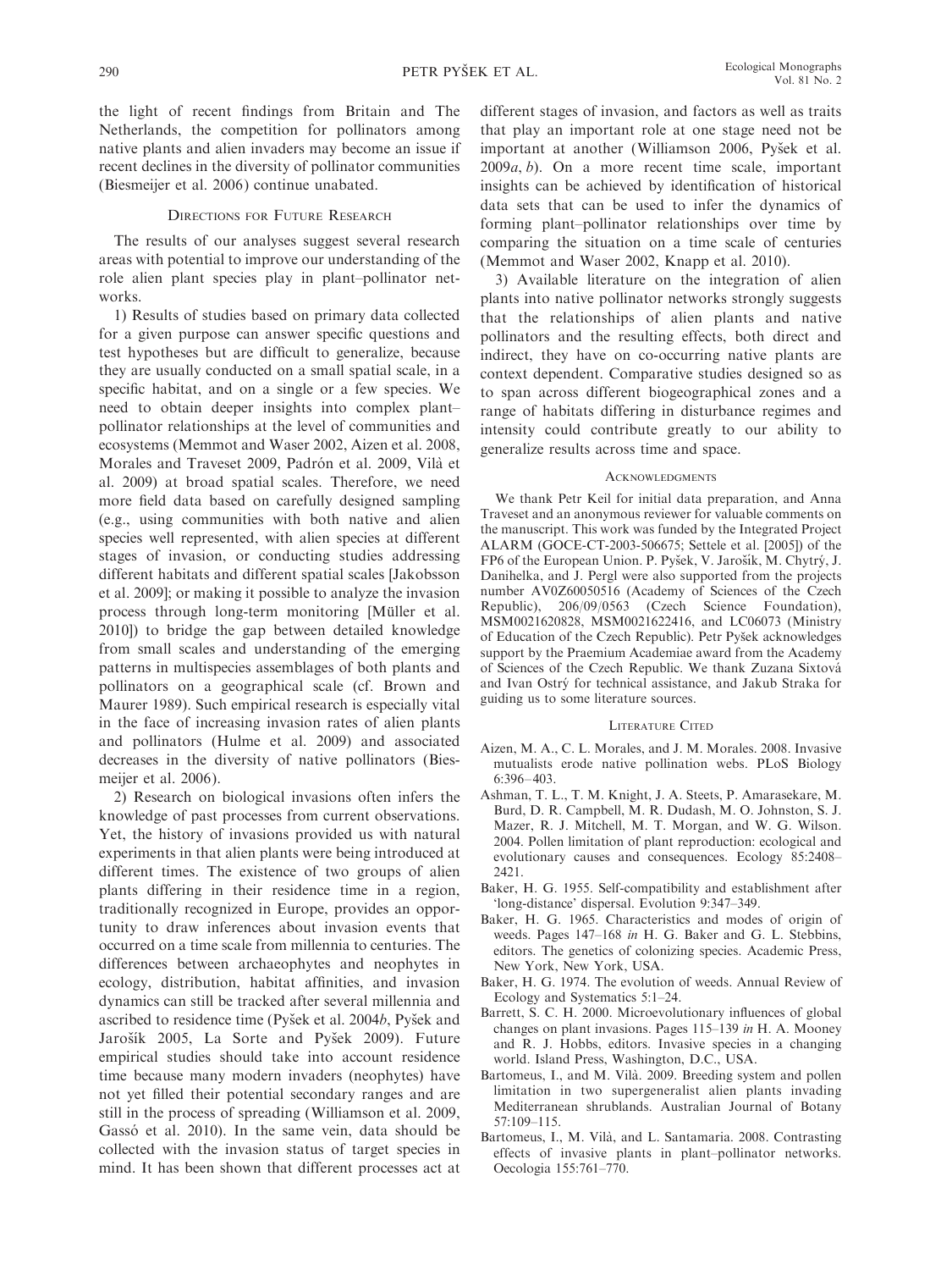- Biernaskie, J. M., S. C. Walker, and R. J. Gegear. 2009. Bumblebees learn to forage like Bayesians. American Naturalist 174:413–423.
- Biesmeijer, J. C., S. P. M. Roberts, M. Reemer, R. Ohlemüller, M. Edwards, T. Peeters, A. P. Schaffers, S. G. Potts, R. Kleukers, C. D. Thomas, J. Settele, and W. E. Kunin. 2006. Parallel declines in pollinators and insect-pollinated plants in Britain and the Netherlands. Science 313:351–354.
- Bini, L. M., et al. 2009. Coefficient shifts in geographical ecology: an empirical evaluation of spatial and non-spatial regression. Ecography 32:193–204.
- Bjerknes, A.-L., O. Totland, S. J. Hegland, and A. Nielsen. 2007. Do alien plant invasions really affect pollination success in native plant species? Biological Conservation 138:1–12.
- Brown, J. H., and B. A. Maurer. 1989. Macroecology: the division of food and space among species on continents. Science 243:1145–1150.
- Brown, B. J., and R. J. Mitchell. 2001. Competition for pollination: effects of pollen of an invasive plant on seed set of a native congener. Oecologia 129:43–49.
- Brown, B. J., R. J. Mitchell, and S. A. Graham. 2002. Competition for pollination between an invasive species (purple loosestrife) and a native congener. Ecology 83:2328– 2336.
- Cadotte, M. W., and J. Lovett-Doust. 2001. Ecological and taxonomic differences between native and introduced plants of southwestern Ontario. Ecoscience 8:230–238.
- Cadotte, M. W., S. M. McMahon, and T. Fukami, editors. 2006. Conceptual ecology and invasions biology: reciprocal approaches to nature. Springer, Berlin, Germany.
- Chittka, L., and S. Schürkens. 2001. Successful invasion of a floral market. Nature 411:653–654.
- Chittka, L., J. D. Thomson, and N. M. Waser. 1999. Flower constancy, insect psychology, and plant evolution. Naturwissenschaften 86:361–377.
- Chytrý, M., V. Jarošík, P. Pyšek, O. Hájek, I. Knollová, L. Tichy´, and J. Danihelka. 2008. Separating habitat invasibility by alien plants from the actual level of invasion. Ecology 89:1541–1553.
- Chytrý, M., P. Pyšek, L. Tichý, I. Knollová, and J. Danihelka. 2005. Invasions by alien plants in the Czech Republic: a quantitative assessment across habitats. Preslia 77:339–354.
- Crawley, M. J. 1993. GLIM for ecologists. Blackwell Scientific, Oxford, UK.
- Crawley, M. J. 2002. Statistical computing. An introduction to data analysis using S-Plus. Wiley, Chichester, UK.
- Crawley, M. J., P. H. Harvey, and A. Purvis. 1996. Comparative ecology of the native and alien floras of the British Isles. Philosophical Transactions of the Royal Society B 351:1251–1259.
- Deutschewitz, K., A. Lausch, I. Kühn, and S. Klotz. 2003. Native and alien plant species richness in relation to spatial heterogeneity on a regional scale in Germany. Global Ecology and Biogeography 12:299–311.
- Díaz, S., et al. 2004. The plant traits that drive ecosystems: evidence from three continents. Journal of Vegetation Science 15:295–304.
- Dietz, H., and P. J. Edwards. 2006. Recognition that causal processes change during plant invasion helps explain conflicts in evidence. Ecology 87:1359–1367.
- Diniz-Filho, J. A. F., C. E. R. De Sant'ana, and L. M. Bini. 1998. An eigenvector method for estimating phylogenetic inertia. Evolution 52:1247–1262.
- Durka, W. 2002. Phylogenie der Farn- und Blütenpflanzen Deutschlands. Pages 75–91 in S. Klotz, I. Kühn, and W. Durka, editors. BIOLFLOR—Eine Datenbank zu biologisch-ökologischen Merkmalen der Gefäßpflanzen in Deutschland. Schriftenreihe für Vegetationskunde 38. Bundesamt für Naturschutz, Bonn, Germany.
- Ellis, W. N., and A. C. Ellis-Adam. 1993. To make a meadow it takes a clover and a bee: the entomophilous flora of N.W. Europe and its insects. Bijdragen tot de Dierkunde 63:193– 220.
- Essl, F., D. Dullinger, and I. Kleinbauer. 2009. Changes in the spatio-temporal patterns and habitat preferences of Ambrosia artemisiifolia during the invasion of Austria. Preslia 81:119– 133.
- Felsenstein, J. 1985. Phylogenies and the comparative method. American Naturalist 125:1–15.
- Forster, P. I. 1994. Diurnal insects associated with the flowers of Gomphocarpus physocarpus E. Mey (Asclepiadaceae), an introduced weed in Australia. Biotropica 26:214–217.
- Gassó, N., P. Pyšek, M. Vilà, and M. Williamson. 2010. Spreading to a limit: the time required for a neophyte to reach its maximum range. Diversity and Distributions 16:310–311.
- Grabas, G. P., and T. M. Laverty. 1999. The effect of purple loosestrife (Lythrum salicaria L.; Lythraceae) on the pollination and reproductive success of sympatric co-flowering wetland plants. Ecoscience 6:230–242.
- Griffith, D. A., and P. R. Peres-Neto. 2006. Spatial modeling in ecology: the flexibility of eigenfunction spatial analyses. Ecology 87:2603–2613.
- Hanspach, J., I. Kühn, P. Pyšek, E. Boos, and S. Klotz. 2008. Correlates of naturalization and occupancy of introduced ornamentals in Germany. Perspectives in Plant Ecology, Evolution and Systematics 10:241–250.
- Harvey, P. H., and M. D. Pagel. 1991. The comparative method in evolutionary biology. Oxford University Press, Oxford, UK.
- Heger, T., and L. Trepl. 2003. Predicting biological invasions. Biological Invasions 5:313–321.
- Hejda, M., P. Pyšek, J. Pergl, J. Sádlo, M. Chytrý, and V. Jarošík V. 2009. Invasion success of alien plants: do habitat affinities in the native distribution range matter? Global Ecology and Biogeography 18:372–382.
- Hejný, S., and B. Slavík, editors. 1988–1992. Flora of the Czech Republic. Volumes 1 (1988), 2 (1990), 3 (1992). Academia, Praha, Czech Republic. [In Czech.]
- Hulme, P. E., G. Brundu, I. Camarda, P. Dalias, P. Lambdon, F. Lloret, F. Médail, E. Moragues, C. Suehs, A. Traveset, and A. Troumbis. 2008. Assessing the risks of alien plant invasions on Mediterranean islands. Pages 39–56 in B. Tokarska-Guzik, J. H. Brock, G. Brundu, L. Child, C. C. Daehler, and P. Pyšek, editors. Plant invasions: human perception, ecological impacts and management. Backhuys Publishers, Leiden, The Netherlands.
- Hulme, P., P. Pyšek, W. Nentwig, and M. Vilà. 2009. Will threat of biological invasions unite the European Union? Science 324:40–41.
- Jakobsson, A., B. Padrón, and A. Traveset. 2009. Competition for pollinators between invasive and native plants: effects of spatial scale of investigation (note). Ecoscience 16:138–141.
- Klotz, S., I. Kühn, and W. Durka. 2002. BIOLFLOR: Eine Datenbank mit biologisch-ökologischen Merkmalen zur Flora von Deutschland. Schriftenreihe für Vegetationskunde 38:1–334.
- Knapp, S., I. Kühn, J. Stolle, and S. Klotz. 2010. Changes in the functional composition of a Central European urban flora over three centuries. Perspectives in Plant Ecology, Evolution and Systematics 12:235–244.
- Kowarik, I. 1995. Time lags in biological invasions with regard to the success and failure of alien species. Pages 15–38 in P. Pyšek, K. Prach, M. Rejmánek, and M. Wade, editors. Plant invasions: general aspects and special problems. SPB Academic, Amsterdam, The Netherlands.
- Kuba´t, K., L. Hrouda, J. Chrtek, Jr., Z. Kaplan, J. Kirschner, and J. Štěpánek, editors. 2002. Key to the flora of the Czech Republic. Academia, Praha, Czech Republic. [In Czech.]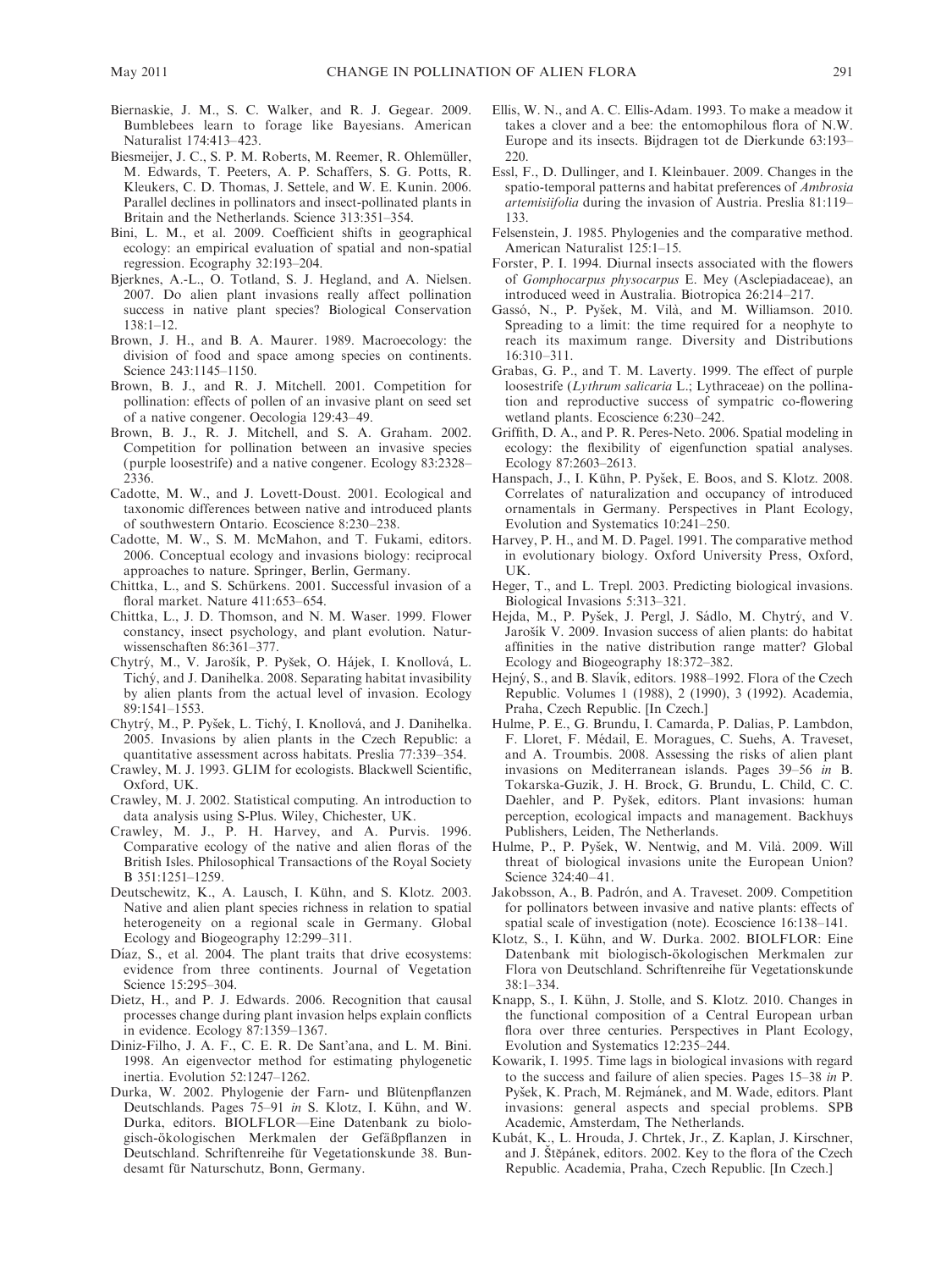- Kühn, I., S. J. Biermann, W. Durka, and S. Klotz. 2006. Relating geographical variation in pollination types to environmental and spatial factors using novel statistical methods. New Phytologist 172:127–139.
- Kühn, I., W. Durka, and S. Klotz. 2004. BIOLFLOR: new plant-trait database as a tool for plant invasion ecology. Diversity and Distributions 10:363–365.
- Kühn, I., and S. Klotz. 2003. The alien flora of Germanybasics from a new German database. Pages 89–100 in L. E. Child, J. H. Brock, G. Brundu, K. Prach, P. Pyšek, P. M. Wade, and M. Williamson, editors. Plant invasions: ecological threats and management solutions. Leiden, Backhuys, The Netherlands.
- Kühn, I., R. May, R. Brandl, and S. Klotz. 2003. Plant distribution patterns in Germany—Will aliens match natives? Feddes Repertorium 114:559–573.
- Küster, E. C., W. Durka, I. Kühn, and S. Klotz. 2010. Differences in the trait compositions of non-indigenous and native plants across Germany. Biological Invasions 12:2001– 2012.
- Küster, E. C., I. Kühn, H. Bruelheide, and S. Klotz. 2008. Trait interactions help explain plant invasion success in the German flora. Journal of Ecology 96:860–868.
- Lambdon, P. W., et al. 2008. Alien flora of Europe: species diversity, temporal trends, geographical patterns and research needs. Preslia 80:101–149.
- Larson, B. M. H., and S. C. H. Barrett. 2000. A comparative analysis of pollen limitation in flowering plants. Biological Journal of the Linnean Society 69:503–520.
- La Sorte, F., and P. Pyšek. 2009. Extra-regional residence time as a correlate of plant invasiveness: European archaeophytes in North America. Ecology 90:2589–2597.
- Liu, H., R. W. Pemberton, and P. Stiling. 2006. Native and introduced pollinators promote an invasive woody vine (Paederia foetida L.) in Florida. Journal of the Torrey Botanical Society 133:304–311.
- Lloret, F., F. Médail, G. Brundu, I. Camarda, E. Moragues, J. Rita, P. Lambdon, and P. E. Hulme. 2005. Species attributes and invasion success by alien plants on Mediterranean islands. Journal of Ecology 93:512–520.
- Lopezaraiza-Mikel, M. E., R. B. Hayes, M. R. Whalley, and J. Memmott. 2007. The impact of an alien plant on a native plant-pollinator network, an experimental approach. Ecology Letters 10:539–550.
- Mack, R. N., D. Simberloff, W. M. Lonsdale, H. Evans, M. Clout, and F. A. Bazzaz. 2000. Biotic invasions: causes, epidemiology, global consequences, and control. Ecological Applications 10:689–710.
- McCullagh, P., and J. A. Nelder. 1989. Generalized linear models. Chapman and Hall, London, UK.
- Memmot, J. M., and N. M. Waser. 2002. Integration of alien plants into a native flower-pollination visitation web. Proceedings of the Royal Society B 269:2395–2399.
- Milbau, A., and J. C. Stout. 2008. Factors associated with alien plants transitioning from casual, to naturalized, to invasive. Conservation Biology 22:308–317.
- Mitchell, C. E., and A. G. Power. 2003. Release of invasive plants from fungal and viral pathogens. Nature 421:625–627.
- Molina-Montenegro, M. A., E. I. Badano, and L. A. Cavieres. 2008. Positive interactions among plant species for pollinator service: assessing the 'magnet species' concept with invasive species. Oikos 117:1833–1839.
- Morales, C. L., and M. A. Aizen. 2002. Does invasion of exotic plants promote invasion of exotic flower visitors? A case study from the temperate forests of the southern Andes. Biological Invasions 4:87–100.
- Morales, C. L., and M. A. Aizen. 2006. Invasive mutualisms and the structure of plant–pollinator interactions in the temperate forests of north-west Patagonia, Argentina. Journal of Ecology 94:171–180.
- Morales, C. L., and A. Traveset. 2008. Interspecific pollen transfer: magnitude, prevalence and consequences for plant fitness. Critical Reviews in Plant Sciences 27:221–238.
- Morales, C. L., and A. Traveset. 2009. A meta-analysis of impacts of alien vs. native plants on pollinator visitation and reproductive success of co-flowering native plants. Ecology Letters 12:716–728.
- Müller, F., C. Baessler, H. Schubert, and S. Klotz, editors. 2010. Long-term ecological research. Springer, Dordrecht, The Netherlands.
- Muñoz, A. A., and L. A. Cavieres. 2008. The presence of a showy invasive plant disrupts pollinator service and reproductive output in native alpine species only at high densities. Journal of Ecology 96:459–467.
- Nentwig, W., editor. 2007. Biological invasions. Springer, Berlin, Germany.
- Olesen, J. M., L. I. Eskildsen, and S. Venkatasamy. 2002. Invasion of pollination networks on oceanic islands: importance of invader complexes and endemic super generalists. Diversity and Distributions 8:181–192.
- Padrón, B., A. Traveset, T. Biedenweg, D. Diaz, M. Nogales, and J. M. Olesen. 2009. Impact of alien plant invaders on pollination networks in two archipelagos. PLoS ONE 4:e6275.
- Parker, I. M. 1997. Pollinator limitation of Cytisus scoparius (Scotch broom), an invasive exotic shrub. Ecology 78:1457– 1470.
- Parker, I. M., and K. I. Haubensak. 2002. Comparative pollinator limitation of two non-native shrubs, do mutualisms influence invasions? Oecologia 130:250–258.
- Price, M. V., and N. M. Waser. 1998. Effects of experimental warming on plant reproductive phenology in a subalpine meadow. Ecology 79:1261–1271.
- Prinzing, A., W. Durka, S. Klotz, and R. Brandl. 2001. The niche of higher plants: evidence for phylogenetic conservatism. Proceedings of the Royal Society B 268:2383–2389.
- Pyšek, P., and V. Jarošík. 2005. Residence time determines the distribution of alien plants. Pages 77–96 in Inderjit, editor. Invasive plants: ecological and agricultural aspects. Birkhäuser Verlag-AG, Basel, Switzerland.
- Pyšek, P., V. Jarošík, M. Chytrý, Z. Kropáč, L. Tichý, and J. Wild. 2005. Alien plants in temperate weed communities: prehistoric and recent invaders occupy different habitats. Ecology 86:772–785.
- Pyšek, P., V. Jarošík, J. Pergl, R. Randall, M. Chytrý, I. Kühn, L. Tichý, J. Danihelka, J. Chrtek, Jr., and J. Sádlo. 2009a. The global invasion success of Central European plants is related to distribution characteristics in their native range and species traits. Diversity and Distributions 15:891–903.
- Pyšek, P., M. Křivánek, and V. Jarošík. 2009b. Planting intensity, residence time, and species traits determine invasion success of alien woody species. Ecology 90:2734– 2744.
- Pyšek, P., K. Prach, and P. Šmilauer. 1995. Relating invasion success to plant traits: an analysis of the Czech alien flora. Pages 39–60 in P. Pyšek, K. Prach, M. Rejmánek, and M. Wade, editors. Plant invasions: general aspects and special problems. SPB Academic, Amsterdam, The Netherlands.
- Pyšek, P., and D. M. Richardson. 2007. Traits associated with invasiveness in alien plants: Where do we stand? Pages 97– 125 in W. Nentwig, editor. Biological invasions. Springer-Verlag, Berlin and Heidelberg, Germany.
- Pyšek, P., D. M. Richardson, J. Pergl, V. Jarošík, Z. Sixtová, and E. Weber. 2008. Geographical and taxonomic biases in invasion ecology. Trends in Ecology and Evolution 23:237– 244.
- Pyšek, P., D. M. Richardson, M. Rejmánek, G. Webster, M. Williamson, and J. Kirschner. 2004a. Alien plants in checklists and floras: towards better communication between taxonomists and ecologists. Taxon 53:131–143.